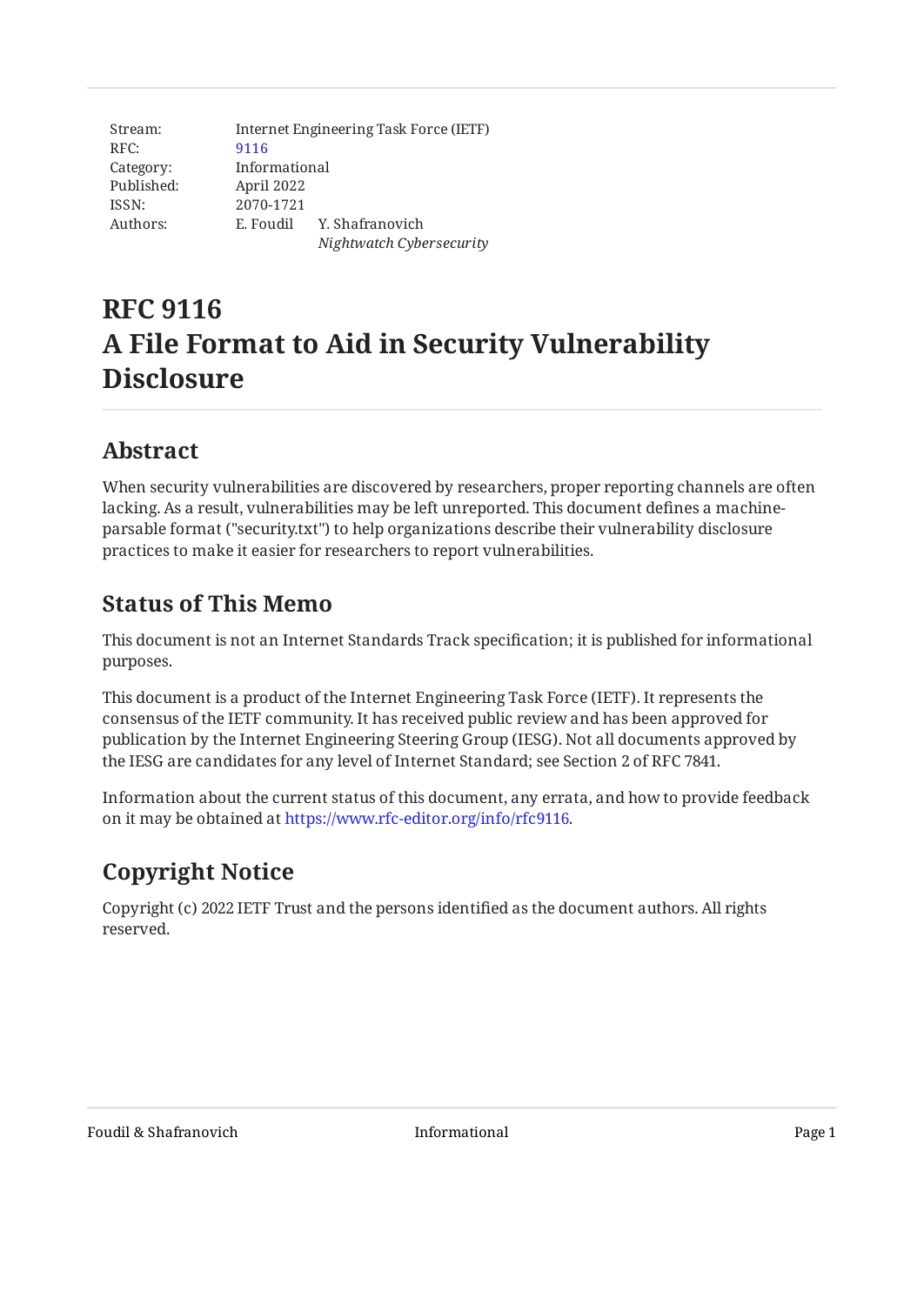This document is subject to BCP 78 and the IETF Trust's Legal Provisions Relating to IETF Documents (<https://trustee.ietf.org/license-info>) in effect on the date of publication of this document. Please review these documents carefully, as they describe your rights and restrictions with respect to this document. Code Components extracted from this document must include Revised BSD License text as described in Section 4.e of the Trust Legal Provisions and are provided without warranty as described in the Revised BSD License.

## <span id="page-1-0"></span>**[Table of Contents](#page-1-0)**

- [1](#page-2-0). [Introduction](#page-2-0)
	- [1.1.](#page-2-1) [Motivation, Prior Work, and Scope](#page-2-1)
	- [1.2.](#page-3-0) [Terminology](#page-3-0)
- [2](#page-3-1). [The Speci](#page-3-1)fication
	- [2.1.](#page-4-0) [Comments](#page-4-0)
	- [2.2.](#page-4-1) [Line Separator](#page-4-1)
	- [2.3.](#page-4-2) [Digital Signature](#page-4-2)
	- [2.4.](#page-4-3) [Extensibility](#page-4-3)
	- [2.5.](#page-5-0) [Field De](#page-5-0)finitions
		- [2.5.1](#page-5-1). [Acknowledgments](#page-5-1)
		- [2.5.2](#page-5-2). [Canonical](#page-5-2)
		- [2.5.3](#page-6-0). [Contact](#page-6-0)
		- [2.5.4](#page-6-1). [Encryption](#page-6-1)
		- [2.5.5](#page-7-0). [Expires](#page-7-0)
		- [2.5.6](#page-7-1). [Hiring](#page-7-1)
		- [2.5.7](#page-7-2). [Policy](#page-7-2)
		- [2.5.8](#page-7-3). [Preferred-Languages](#page-7-3)
	- [2.6.](#page-8-0) [Example of an Unsigned "security.txt" File](#page-8-0)
	- [2.7.](#page-8-1) [Example of a Signed "security.txt" File](#page-8-1)
- [3](#page-8-2). [Location of the security.txt File](#page-8-2)
	- [3.1.](#page-9-0) [Scope of the File](#page-9-0)
- [4](#page-9-1). [File Format Description and ABNF Grammar](#page-9-1)
- [5](#page-13-0). [Security Considerations](#page-13-0)
	- [5.1.](#page-13-1) [Compromised Files and Incident Response](#page-13-1)

Foudil & Shafranovich and Informational Informational Page 2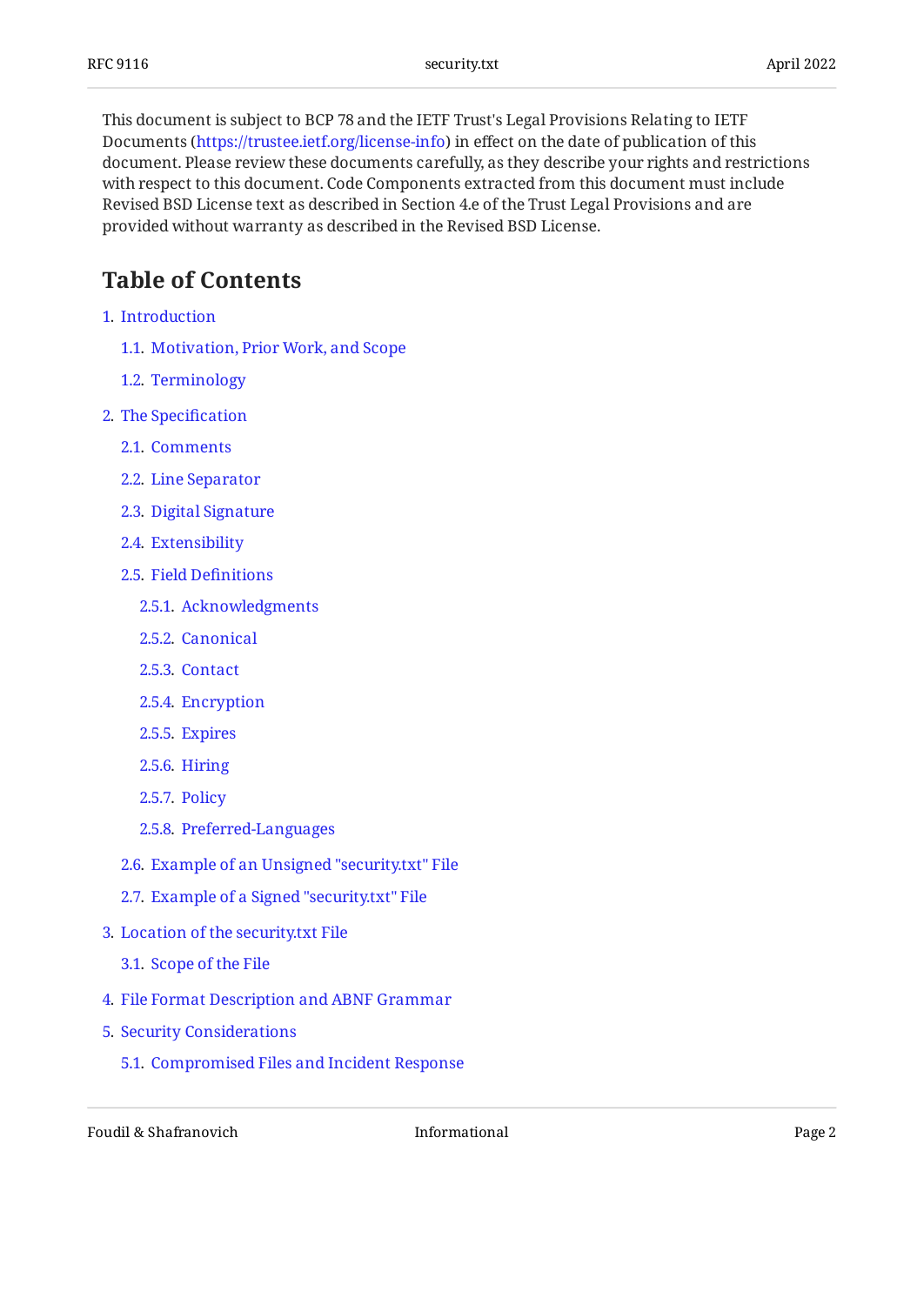#### [5.2.](#page-13-2) [Redirects](#page-13-2)

- [5.3.](#page-13-3) [Incorrect or Stale Information](#page-13-3)
- [5.4.](#page-14-0) [Intentionally Malformed Files, Resources, and Reports](#page-14-0)
- [5.5.](#page-14-1) [No Implied Permission for Testing](#page-14-1)
- [5.6.](#page-14-2) [Multi-User Environments](#page-14-2)
- [5.7.](#page-14-3) [Protecting Data in Transit](#page-14-3)
- [5.8.](#page-15-0) [Spam and Spurious Reports](#page-15-0)
- [6](#page-15-1). [IANA Considerations](#page-15-1)
	- [6.1.](#page-15-2) [Well-Known URIs Registry](#page-15-2)
	- [6.2.](#page-16-0) [Registry for security.txt Fields](#page-16-0)
- [7](#page-18-0). [References](#page-18-0)
	- [7.1.](#page-18-1) [Normative References](#page-18-1)
	- [7.2.](#page-19-0) [Informative References](#page-19-0)

[Acknowledgments](#page-20-0)

[Authors' Addresses](#page-20-1)

## <span id="page-2-1"></span><span id="page-2-0"></span>**[1. Introduction](#page-2-0)**

#### **[1.1. Motivation, Prior Work, and Scope](#page-2-1)**

Many security researchers encounter situations where they are unable to report security vulnerabilities to organizations because there are no reporting channels to contact the owner of a particular resource, and no information is available about the vulnerability disclosure practices of such owner.

Asper Section 4 of [RFC2142], there is an existing convention of using the <SECURITY@domain> email address for communications regarding security issues. That convention provides only a single, email-based channel of communication per domain and does not provide a way for domain owners to publish information about their security disclosure practices.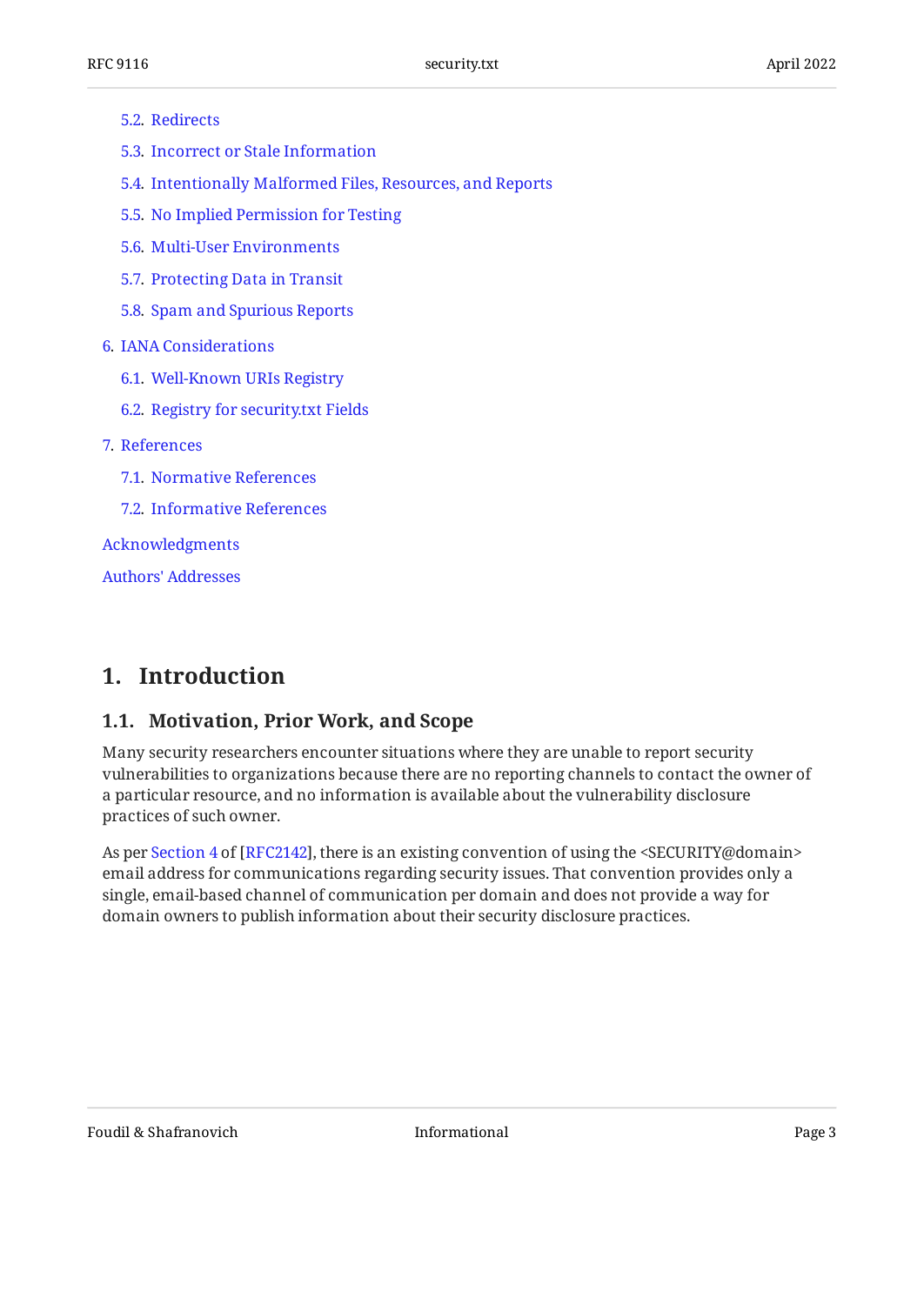There are also contact conventions prescribed for Internet Service Providers (ISPs) in [Section 2](https://www.rfc-editor.org/rfc/rfc3013#section-2) of [RFC3013],for Computer Security Incident Response Teams (CSIRTs) in Section 3.2 of [RFC2350], andfor site operators in Section 5.2 of [RFC2196]. As per [RFC7485], there is also contact information provided by Regional Internet Registries (RIRs) and domain registries for owners of IP addresses, Autonomous System Numbers (ASNs), and domain names. However, none of these tackle the issue of how security researchers can locate contact information and vulnerability disclosure practices for organizations in order to report vulnerabilities.

In this document, we define a richer, machine-parsable, and more extensible way for organizations to communicate information about their security disclosure practices and ways to contact them. Other details of vulnerability disclosure are outside the scope of this document. Readers are encouraged to consult other documents such as [ISO.29147.2018] or [CERT.CVD].

As per [CERT.CVD], "vulnerability response" refers to reports of product vulnerabilities, which is related to but distinct from reports of network intrusions and compromised websites ("incident response"). The mechanism defined in this document is intended to be used for the former ("vulnerability response"). If implementors want to utilize this mechanism for incident response, they should be aware of additional security considerations discussed in [Section 5.1.](#page-13-1)

The "security.txt" file is intended to be complementary and not a substitute or replacement for other public resources maintained by organizations regarding their security disclosure practices.

### <span id="page-3-0"></span>**[1.2. Terminology](#page-3-0)**

The key words "MUST", "MUST NOT", "REQUIRED", "SHALL", "SHALL NOT", "SHOULD", "SHOULD NOT", "**RECOMMENDED", "NOT RECOMMENDED", "MAY",** and "OPTIONAL" in this document are to be interpreted as described in BCP 14 [RFC2119] [RFC8174] when, and only when, they appear in all capitals, as shown here.

The term "researcher" corresponds to the terms "finder" and "reporter" in [[ISO.29147.2018\]](#page-19-1) and [[CERT.CVD\]](#page-19-2). The term "organization" corresponds to the term "vendor" in [ISO.29147.2018] and . [[CERT.CVD\]](#page-19-2)

<span id="page-3-1"></span>The term "implementors" includes all parties involved in the vulnerability disclosure process.

## **[2. The Speci](#page-3-1)fication**

This document defines a text file to be placed in a known location that provides information about vulnerability disclosure practices of a particular organization. The format of this file is machine parsable and **MUST** follow the ABNF grammar defined in [Section 4.](#page-9-1) This file is intended to help security researchers when disclosing security vulnerabilities.

By convention, the file is named "security.txt". The location and scope are described in [Section 3.](#page-8-2)

This text file contains multiple fields with different values. A field contains a "name", which is the first part of a field all the way up to the colon (for example: "Contact:") and follows the syntax definedfor "field-name" in Section 3.6.8 of [RFC5322]. Field names are case insensitive (as per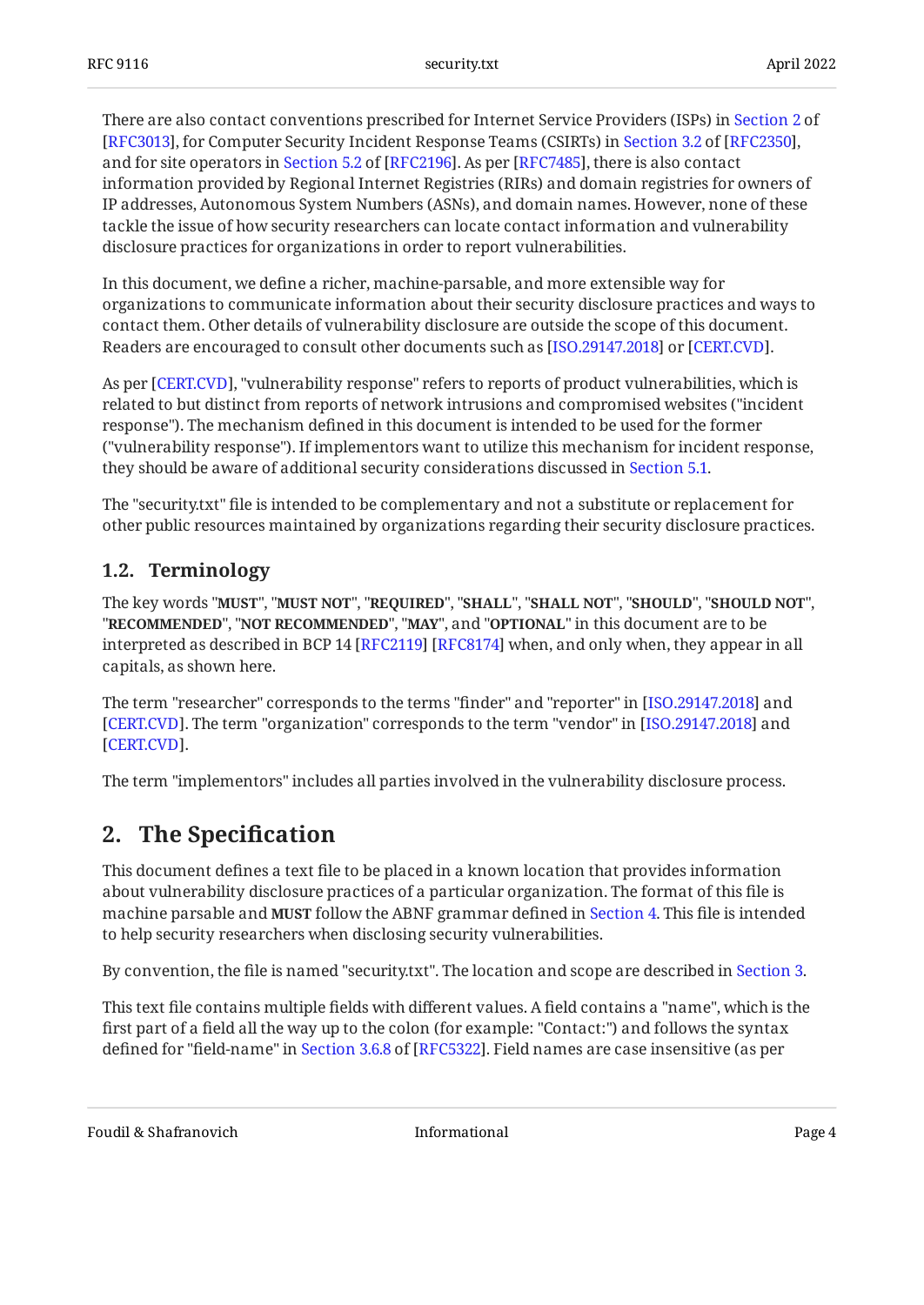[Section 2.3](https://www.rfc-editor.org/rfc/rfc5234#section-2.3) of [\[RFC5234\]](#page-18-5)). The "value" comes after the field name (for example: "mailto:security@example.com") and follows the syntax defined for "unstructured" in [Section](https://www.rfc-editor.org/rfc/rfc5322#section-3.2.5) [3.2.5](https://www.rfc-editor.org/rfc/rfc5322#section-3.2.5) of [\[RFC5322\]](#page-18-4). The file **MAY** also contain blank lines.

A field **MUST** always consist of a name and a value (for example: "Contact: mailto:security@example.com"). A "security.txt" file can have an unlimited number of fields. Each field **MUST** appear on its own line. Unless otherwise specified by the field definition, multiple values be chained together for a single field. Unless otherwise indicated in a definition **MUST NOT** of a particular field, a field **MAY** appear multiple times.

Implementors should be aware that some of the fields may contain URIs using percent-encoding (asper Section 2.1 of [RFC3986]).

#### <span id="page-4-0"></span>**[2.1. Comments](#page-4-0)**

Any line beginning with the "#" (%x23) symbol **MUST** be interpreted as a comment. The content of the comment may contain any ASCII or Unicode characters in the %x21-7E and %x80-FFFFF ranges plus the tab (%x09) and space (%x20) characters.

Example:

```
# This is a comment.
```
#### **[2.2. Line Separator](#page-4-1)**

Every line **MUST** end with either a carriage return and line feed characters (CRLF / %x0D %x0A) or just a line feed character (LF / %x0A).

#### <span id="page-4-2"></span>**[2.3. Digital Signature](#page-4-2)**

It is **RECOMMENDED** that a "security.txt" file be digitally signed using an OpenPGP cleartext signatureas described in Section 7 of [RFC4880]. When digital signatures are used, it is also  $\,$ **RECOMMENDED** that organizations use the "Canonical" field (as per [Section 2.5.2\)](#page-5-2), thus allowing the digital signature to authenticate the location of the file.

When it comes to verifying the key used to generate the signature, it is always the security researcher's responsibility to make sure the key being used is indeed one they trust.

#### <span id="page-4-3"></span>**[2.4. Extensibility](#page-4-3)**

Like many other formats and protocols, this format may need to be changed over time to fit the ever-changing landscape of the Internet. Therefore, extensibility is provided via an IANA registry for fields as defined in [Section 6.2](#page-16-0). Any fields registered via that process **MUST** be considered optional. To encourage extensibility and interoperability, researchers **MUST** ignore any fields they do not explicitly support.

In general, implementors should "be conservative in what you do, be liberal in what you accept from others" (as per [RFC0793]).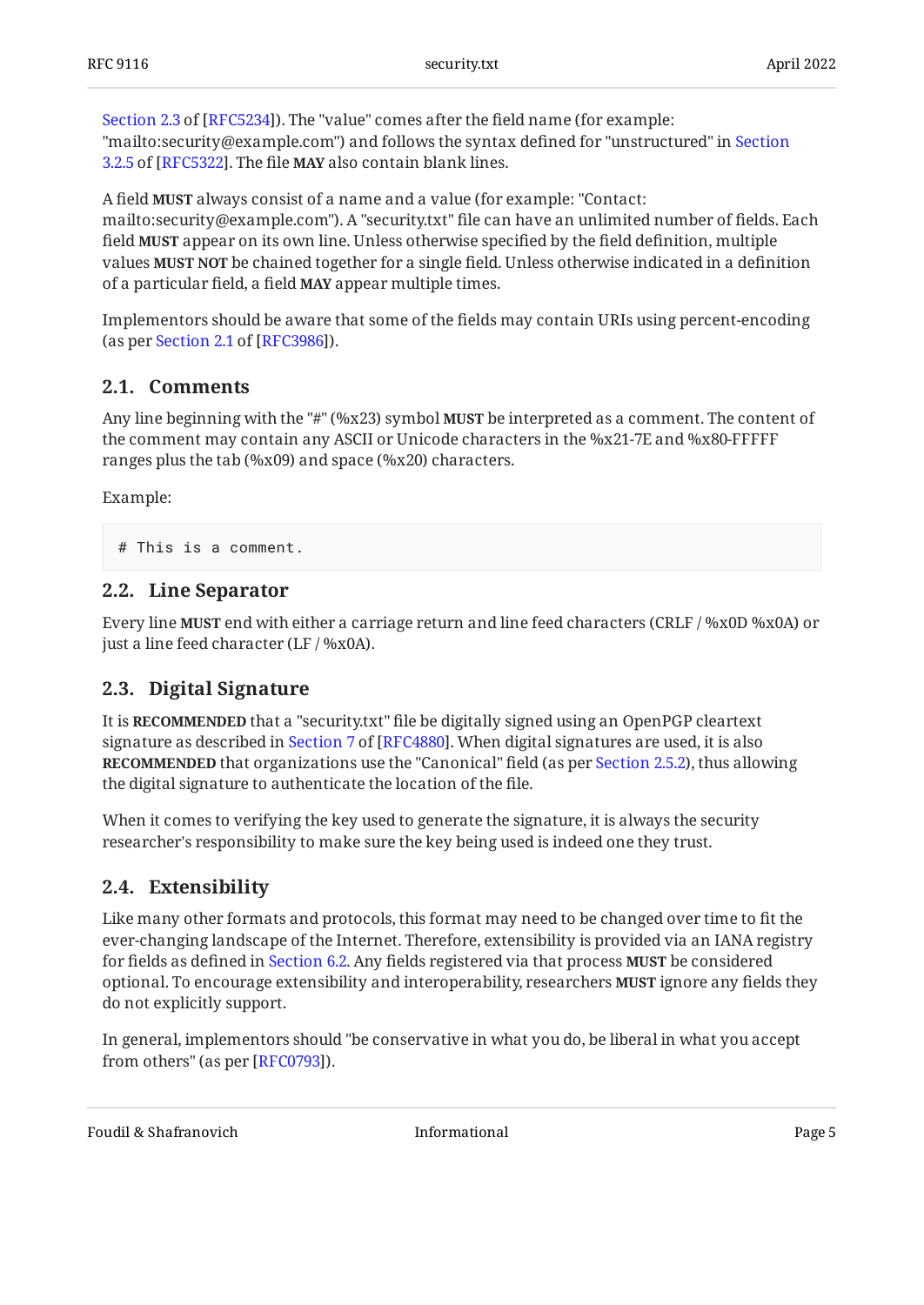### <span id="page-5-0"></span>**[2.5. Field De](#page-5-0)finitions**

<span id="page-5-1"></span>Unless otherwise stated, all fields **MUST** be considered optional.

#### **[2.5.1. Acknowledgments](#page-5-1)**

The "Acknowledgments" field indicates a link to a page where security researchers are recognized for their reports. The page being referenced should list security researchers that reported security vulnerabilities and collaborated to remediate them. Organizations should be careful to limit the vulnerability information being published in order to prevent future attacks.

If this field indicates a web URI, then it **MUST** begin with "https://" (as per [Section 2.7.2](https://www.rfc-editor.org/rfc/rfc7230#section-2.7.2) of ). [[RFC7230\]](#page-19-5)

Example:

Acknowledgments: https://example.com/hall-of-fame.html

Example security acknowledgments page:

```
We would like to thank the following researchers:
(2017-04-15) Frank Denis - Reflected cross-site scripting
(2017-01-02) Alice Quinn - SQL injection
(2016-12-24) John Buchner - Stored cross-site scripting
(2016-06-10) Anna Richmond - A server configuration issue
```
#### <span id="page-5-2"></span>**[2.5.2. Canonical](#page-5-2)**

The "Canonical" field indicates the canonical URIs where the "security.txt" file is located, which is usually something like "https://example.com/.well-known/security.txt". If this field indicates a web URI,then it **MUST** begin with "https://" (as per Section 2.7.2 of [RFC7230]).

While this field indicates that a "security.txt" retrieved from a given URI is intended to apply to that URI, it **MUST NOT** be interpreted to apply to all canonical URIs listed within the file. Researchers **SHOULD** use an additional trust mechanism such as a digital signature (as per [Section 2.3](#page-4-2)) to make the determination that a particular canonical URI is applicable.

If this field appears within a "security.txt" file and the URI used to retrieve that file is not listed within any canonical fields, then the contents of the file **SHOULD NOT** be trusted.

Canonical: https://www.example.com/.well-known/security.txt Canonical: https://someserver.example.com/.well-known/security.txt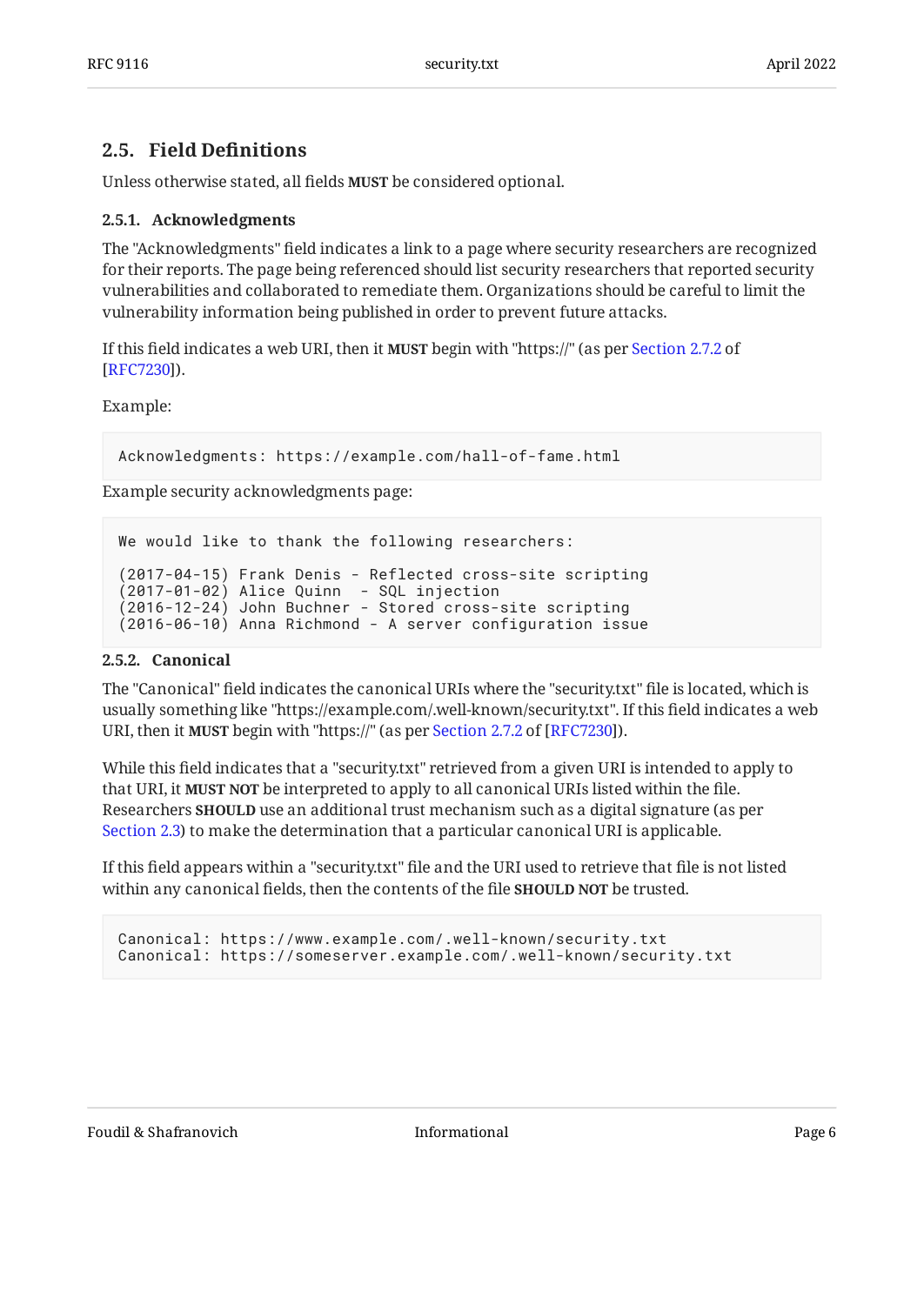#### <span id="page-6-0"></span>**[2.5.3. Contact](#page-6-0)**

The "Contact" field indicates a method that researchers should use for reporting security vulnerabilities such as an email address, a phone number, and/or a web page with contact information. This field **MUST** always be present in a "security.txt" file. If this field indicates a web URI,then it **MUST** begin with "https://" (as per Section 2.7.2 of [RFC7230]). Security email addresses shoulduse the conventions defined in Section 4 of [RFC2142].

Thevalue **MUST** follow the URI syntax described in Section 3 of [RFC3986]. This means that "mailto" and "tel" URI schemes must be used when specifying email addresses and telephone numbers, as defined in [RFC6068] and [RFC3966]. When the value of this field is an email address, it is **RECOMMENDED** that encryption be used (as per [Section 2.5.4\)](#page-6-1).

These **SHOULD** be listed in order of preference, with the first occurrence being the preferred method of contact, the second occurrence being the second most preferred method of contact, etc. In the example below, the first email address ("security@example.com") is the preferred method of contact.

```
Contact: mailto:security@example.com
Contact: mailto:security%2Buri%2Bencoded@example.com
Contact: tel:+1-201-555-0123
Contact: https://example.com/security-contact.html
```
#### <span id="page-6-1"></span>**[2.5.4. Encryption](#page-6-1)**

The "Encryption" field indicates an encryption key that security researchers should use for encrypted communication. Keys **MUST NOT** appear in this field. Instead, the value of this field **MUST** be a URI pointing to a location where the key can be retrieved. If this field indicates a web URI,then it **MUST** begin with "https://" (as per Section 2.7.2 of [RFC7230]).

When it comes to verifying the authenticity of the key, it is always the security researcher's responsibility to make sure the key being specified is indeed one they trust. Researchers must not assume that this key is used to generate the digital signature referenced in [Section 2.3.](#page-4-2)

Example of an OpenPGP key available from a web server:

Encryption: https://example.com/pgp-key.txt

Example of an OpenPGP key available from an OPENPGPKEY DNS record:

Encryption: dns:5d2d37ab76d47d36.\_openpgpkey.example.com?type=OPENPGPKEY

Example of an OpenPGP key being referenced by its fingerprint:

Encryption: openpgp4fpr:5f2de5521c63a801ab59ccb603d49de44b29100f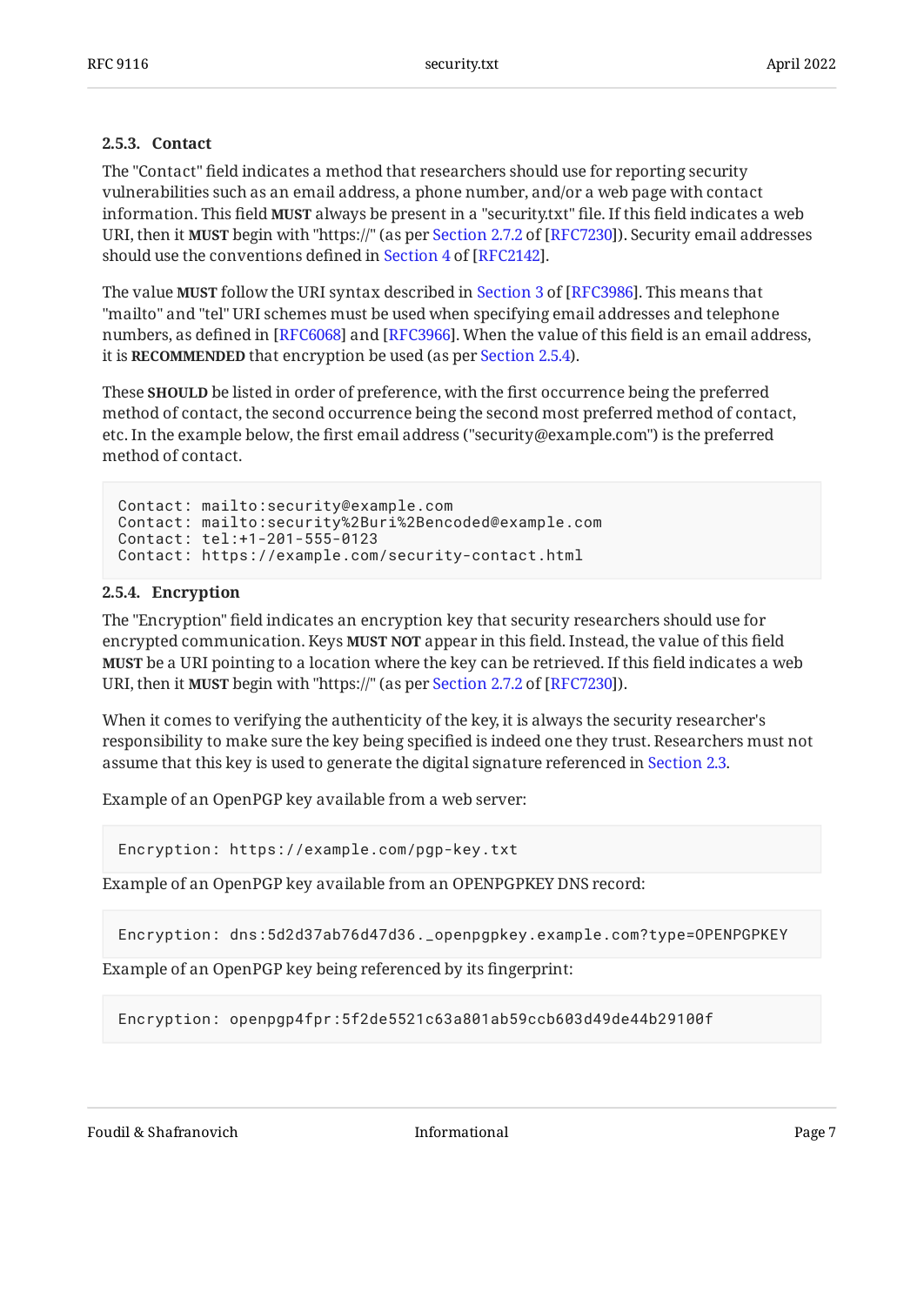#### <span id="page-7-0"></span>**[2.5.5. Expires](#page-7-0)**

The "Expires" field indicates the date and time after which the data contained in the "security.txt" file is considered stale and should not be used (as per [Section 5.3](#page-13-3)). The value of this field is formatted according to the Internet profiles of [ISO.8601-1] and [ISO.8601-2] as defined in  $\,$ **[[RFC3339\]](#page-18-9). It is RECOMMENDED** that the value of this field be less than a year into the future to avoid staleness.

This field MUST always be present and MUST NOT appear more than once.

<span id="page-7-1"></span>Expires: 2021-12-31T18:37:07z

#### **[2.5.6. Hiring](#page-7-1)**

The "Hiring" field is used for linking to the vendor's security-related job positions. If this field indicates a web URI, then it **MUST** begin with "https://" (as per [Section 2.7.2](https://www.rfc-editor.org/rfc/rfc7230#section-2.7.2) of [\[RFC7230](#page-19-5)]).

<span id="page-7-2"></span>Hiring: https://example.com/jobs.html

#### **[2.5.7. Policy](#page-7-2)**

The "Policy" field indicates a link to where the vulnerability disclosure policy is located. This can help security researchers understand the organization's vulnerability reporting practices. If this fieldindicates a web URI, then it **MUST** begin with "https://" (as per Section 2.7.2 of [RFC7230]).

Example:

```
Policy: https://example.com/disclosure-policy.html
```
#### **[2.5.8. Preferred-Languages](#page-7-3)**

The "Preferred-Languages" field can be used to indicate a set of natural languages that are preferred when submitting security reports. This set **MAY** list multiple values, separated by commas. If this field is included, then at least one value be listed. The values within this set **MUST** are language tags (as defined in [RFC5646]). If this field is absent, security researchers may assumethat English is the language to be used (as  $per$  Section 4.5 of [RFC2277]).

The order in which they appear is not an indication of priority; the listed languages are intended to have equal priority.

This field **MUST NOT** appear more than once.

Example (English, Spanish and French):

```
Preferred-Languages: en, es, fr
```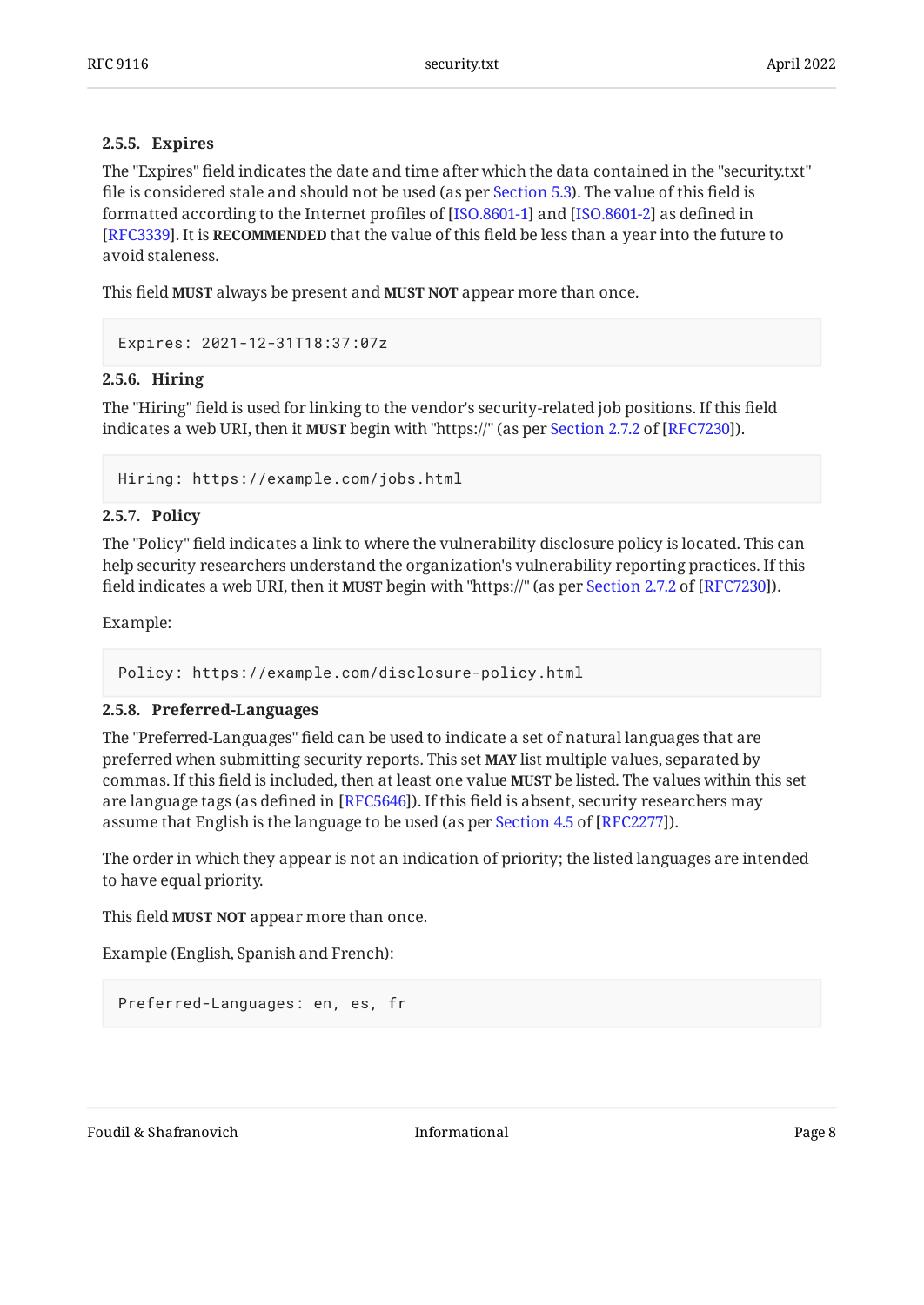### <span id="page-8-0"></span>**[2.6. Example of an Unsigned "security.txt" File](#page-8-0)**

```
# Our security address
Contact: mailto:security@example.com
# Our OpenPGP key
Encryption: https://example.com/pgp-key.txt
# Our security policy
Policy: https://example.com/security-policy.html
# Our security acknowledgments page
Acknowledgments: https://example.com/hall-of-fame.html
Expires: 2021-12-31T18:37:07z
```
### <span id="page-8-1"></span>**[2.7. Example of a Signed "security.txt" File](#page-8-1)**

```
-----BEGIN PGP SIGNED MESSAGE-----
Hash: SHA256
# Canonical URI
Canonical: https://example.com/.well-known/security.txt
# Our security address
Contact: mailto:security@example.com
# Our OpenPGP key
Encryption: https://example.com/pgp-key.txt
# Our security policy
Policy: https://example.com/security-policy.html
# Our security acknowledgments page
Acknowledgments: https://example.com/hall-of-fame.html
Expires: 2021-12-31T18:37:07z
-----BEGIN PGP SIGNATURE-----
Version: GnuPG v2.2
[signature]
-----END PGP SIGNATURE-----
```
## <span id="page-8-2"></span>**[3. Location of the security.txt File](#page-8-2)**

For web-based services, organizations **MUST** place the "security.txt" file under the "/.well-known/" path, e.g., https://example.com/.well-known/security.txt as per [RFC8615] of a domain name or IP address. For legacy compatibility, a "security.txt" file might be placed at the top-level path or redirect(as per Section 6.4 of [RFC7231]) to the "security.txt" file under the "/.well-known/" path. If a "security.txt" file is present in both locations, the one in the "/.well-known/" path **MUST** be used.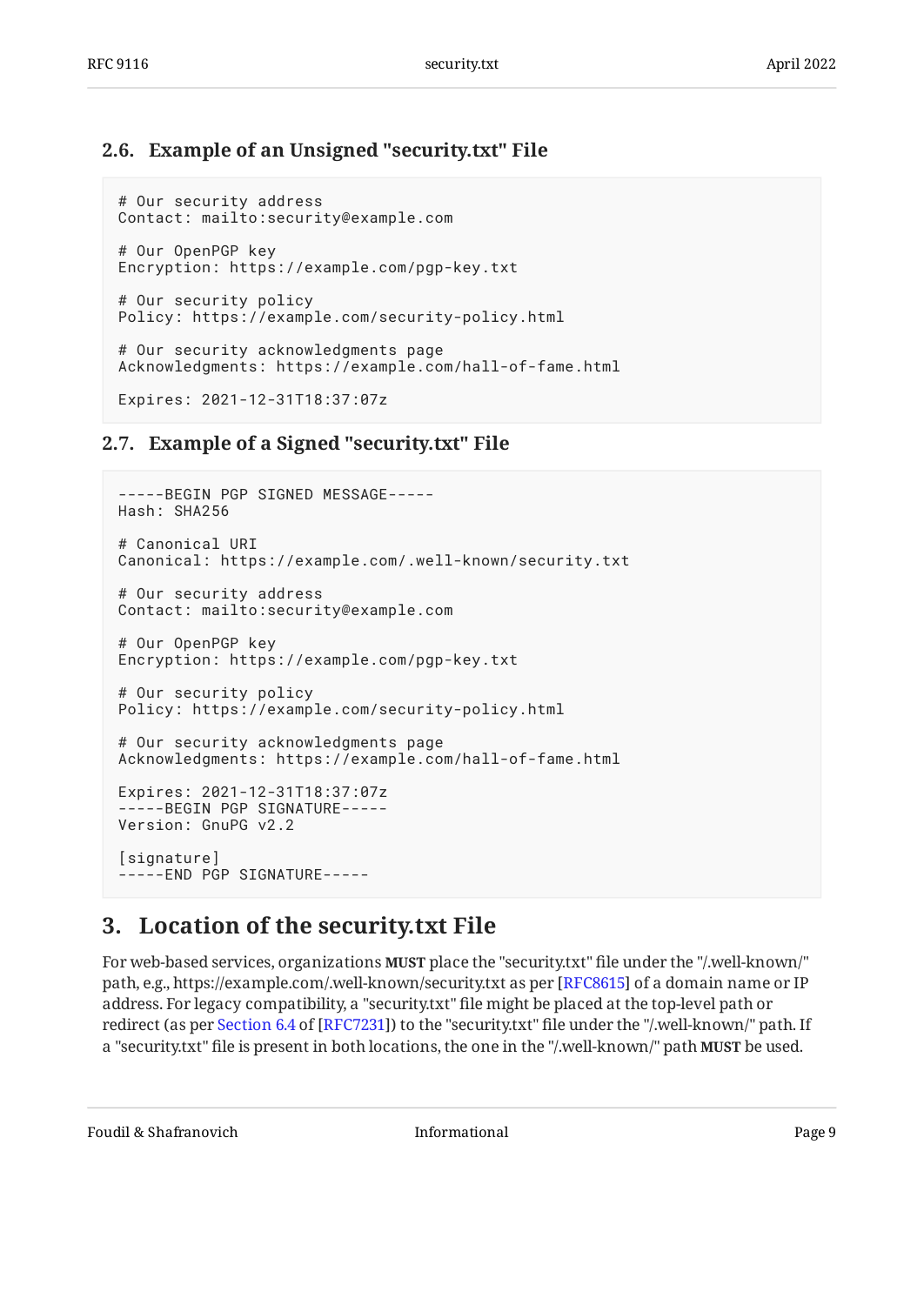$\boldsymbol{\Gamma}$ he file **MUST** be accessed via HTTP 1.0 or a higher version, and the file access **MUST** use the "https" scheme(as per Section 2.7.2 of [RFC7230]). It **MUST** have a Content-Type of "text/plain" with the defaultcharset parameter set to "utf-8" (as per <u>Section 4.1.3 of [RFC2046]</u>).

Retrieval of "security.txt" files and resources indicated within such files may result in a redirect (asper [Section](#page-13-2) 6.4 of [RFC7231]). Researchers should perform additional analysis (as per Section [5.2\)](#page-13-2) to make sure these redirects are not malicious or pointing to resources controlled by an attacker.

### <span id="page-9-0"></span>**[3.1. Scope of the File](#page-9-0)**

A "security.txt" file **MUST** only apply to the domain or IP address in the URI used to retrieve it, not to any of its subdomains or parent domains. A "security.txt" file **MAY** also apply to products and services provided by the organization publishing the file.

As per [Section 1.1](#page-2-1), this specification is intended for a vulnerability response. If implementors want to use this for an incident response, they should be aware of additional security considerations discussed in [Section 5.1.](#page-13-1)

Organizations **SHOULD** use the policy directive (as per [Section 2.5.7\)](#page-7-2) to provide additional details regarding the scope and details of their vulnerability disclosure process.

Some examples appear below:

```
# The following only applies to example.com.
https://example.com/.well-known/security.txt
# This only applies to subdomain.example.com.
https://subdomain.example.com/.well-known/security.txt
# This security.txt file applies to IPv4 address of 192.0.2.0.
https://192.0.2.0/.well-known/security.txt
# This security.txt file applies to IPv6 address of 2001:db8:8:4::2.
https://[2001:db8:8:4::2]/.well-known/security.txt
```
## <span id="page-9-1"></span>**[4. File Format Description and ABNF Grammar](#page-9-1)**

The file format of the "security.txt" file **MUST** be plain text (MIME type "text/plain") as defined in [Section 4.1.3](https://www.rfc-editor.org/rfc/rfc2046#section-4.1.3) of [[RFC2046\]](#page-18-12) and **MUST** be encoded using UTF-8 [RFC3629] in Net-Unicode form . [[RFC5198\]](#page-18-14)

The format of this file **MUST** follow the ABNF definition below (which incorporates the core ABNF rules from [RFC5234] and uses the case-sensitive string support from [RFC7405]).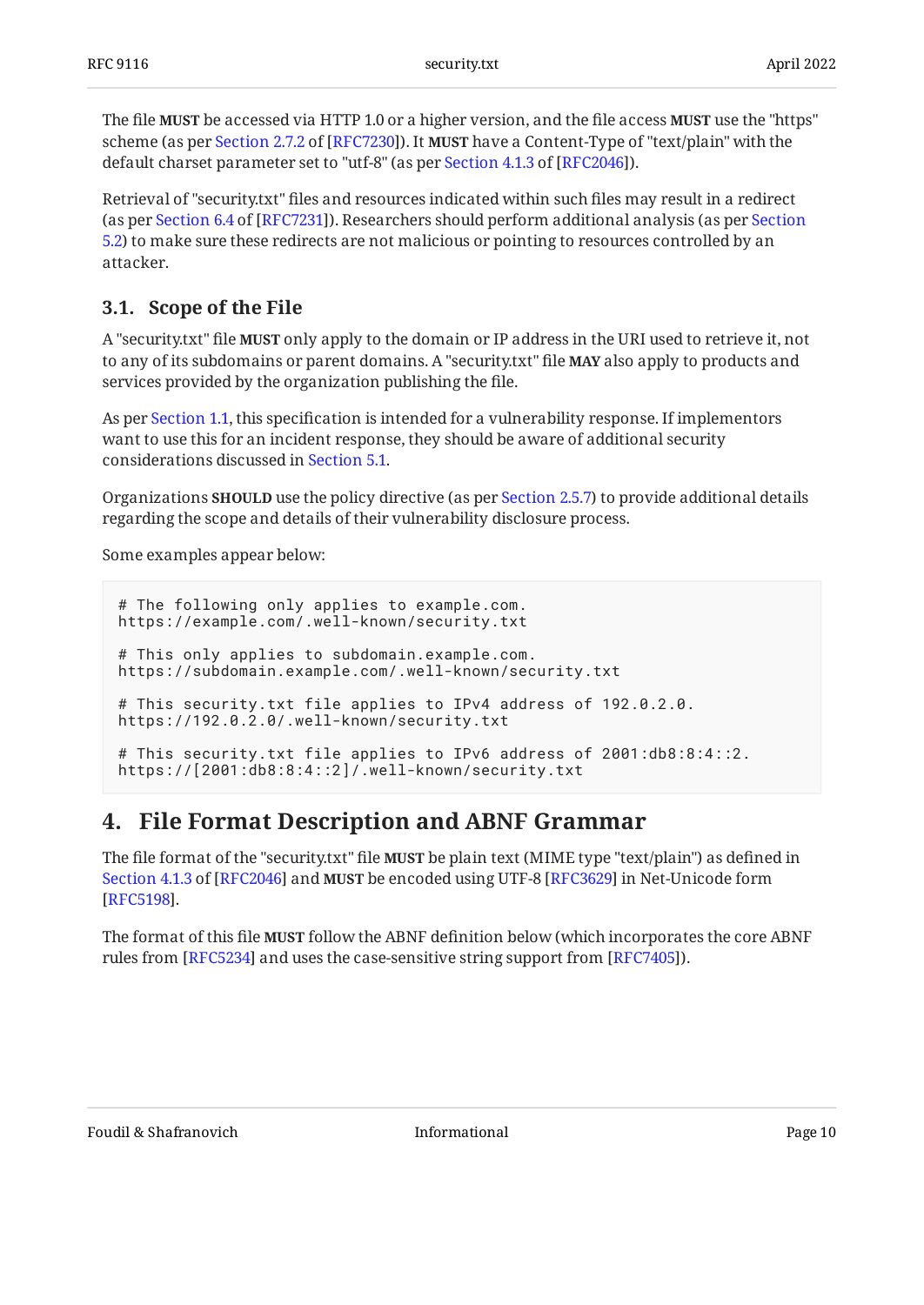RFC 9116 security.txt April 2022

| body                                                                                                                                  |                          | = signed / unsigned                                                                                                                                                                                                                                                                                                                               |
|---------------------------------------------------------------------------------------------------------------------------------------|--------------------------|---------------------------------------------------------------------------------------------------------------------------------------------------------------------------------------------------------------------------------------------------------------------------------------------------------------------------------------------------|
| unsigned                                                                                                                              |                          | = *line (contact-field eol) ; one or more required<br>*line (expires-field eol) ; exactly one required<br>*line [lang-field eol] *line ; exactly one optional<br>; order of fields within the file is not important<br>; except that if contact-field appears more<br>; than once, the order of those indicates<br>; priority (see Section 3.5.3) |
|                                                                                                                                       |                          | ; signed is the production that should match the OpenPGP clearsigned                                                                                                                                                                                                                                                                              |
| ; document<br>signed                                                                                                                  |                          | = cleartext-header<br>$1*(hash-header)$<br>CRI F<br>cleartext<br>signature                                                                                                                                                                                                                                                                        |
|                                                                                                                                       |                          | cleartext-header = %s"-----BEGIN PGP SIGNED MESSAGE-----" CRLF                                                                                                                                                                                                                                                                                    |
| hash-header                                                                                                                           |                          | = %s"Hash: " hash-alg *("," hash-alg) CRLF                                                                                                                                                                                                                                                                                                        |
| hash-alg                                                                                                                              |                          | $=$ token<br>; imported from RFC 2045; see RFC 4880 Section<br>; 10.3.3 for a pointer to the registry of<br>; valid values                                                                                                                                                                                                                        |
| ; cleartext                                                                                                                           |                          | $= 1*(UTF8-octets [CR] LF)$<br>; dash-escaped per RFC 4880 Section 7.1                                                                                                                                                                                                                                                                            |
| cleartext                                                                                                                             | $=$                      | $*($ (line-dash / line-from / line-nodash) [CR] LF)                                                                                                                                                                                                                                                                                               |
| line-dash                                                                                                                             |                          | $=$ $(" - ") " -" * UTF8-char-not-cr$<br>; MUST include initial "- "                                                                                                                                                                                                                                                                              |
| line-from                                                                                                                             |                          | = ["- "] "From " *UTF8-char-not-cr<br>; SHOULD include initial "- "                                                                                                                                                                                                                                                                               |
| line-nodash                                                                                                                           |                          | = ["- "] *UTF8-char-not-cr<br>; MAY include initial "- "                                                                                                                                                                                                                                                                                          |
|                                                                                                                                       |                          | UTF8-char-not-dash = UTF8-1-not-dash / UTF8-2 / UTF8-3 / UTF8-4<br>$UTF8-1-not-dash = %x00-2C / %x2E-7F$<br>UTF8-char-not-cr = UTF8-1-not-cr / UTF8-2 / UTF8-3 / UTF8-4<br>$UTF8-1-not-cr = %x00-0C / %x0E-7F$                                                                                                                                    |
| ; UTF8 rules from RFC 3629<br>UTF8-octets = $*($ UTF8-char)<br>UTF8-char<br>$UTF8-1$<br>$UTF8-2$<br>$UTF8-3$<br>$UTF8-4$<br>UTF8-tail | $=$<br>$=$<br>$=$<br>$=$ | = UTF8-1 / UTF8-2 / UTF8-3 / UTF8-4<br>$= %x00-7F$<br>%xC2-DF UTF8-tail<br>%xE0 %xA0-BF UTF8-tail / %xE1-EC 2( UTF8-tail ) /<br>%xED %x80-9F UTF8-tail / %xEE-EF 2( UTF8-tail )<br>%xF0 %x90-BF 2( UTF8-tail ) /<br>%xF1-F3 3( UTF8-tail ) /<br>%xF4 %x80-8F 2( UTF8-tail )<br>$\frac{8}{8}$ x 80 - BF                                            |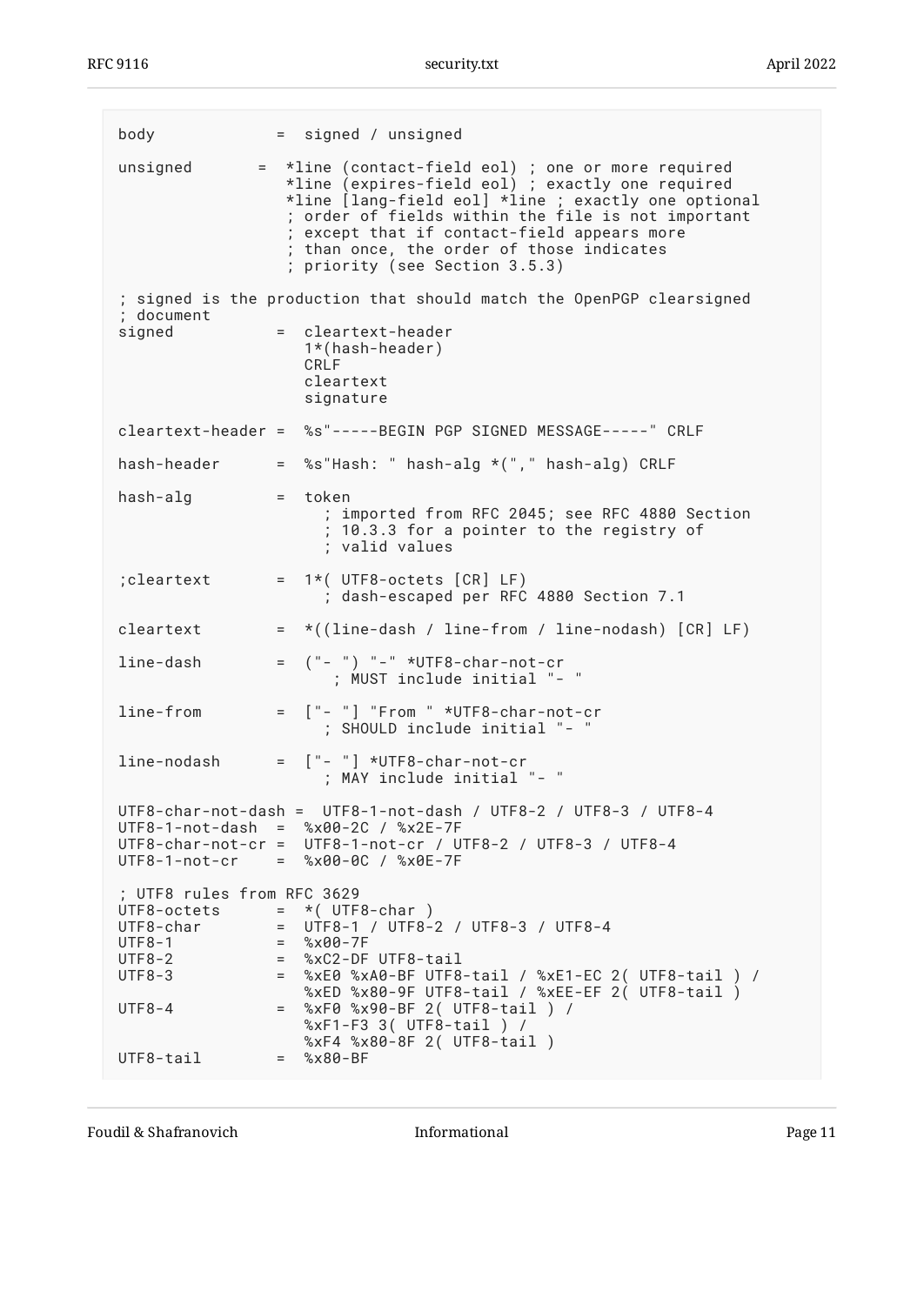| signature      |         | = armor-header<br>armor-keys<br>CRLF<br>signature-data<br>armor-tail                                                                                                        |
|----------------|---------|-----------------------------------------------------------------------------------------------------------------------------------------------------------------------------|
| armor-header   |         | = %s"-----BEGIN PGP SIGNATURE-----" CRLF                                                                                                                                    |
| armor-keys     | $=$ $-$ | *(token ": " *( VCHAR / WSP ) CRLF)<br>; Armor Header Keys from RFC 4880                                                                                                    |
| armor-tail     |         | = %s"-----END PGP SIGNATURE-----" CRLF                                                                                                                                      |
| signature-data |         | = $1*(1*(ALPHA / DIGIT / "=" / "+" / "/") CRLF)$<br>; base64; see RFC 4648<br>; includes RFC 4880 checksum                                                                  |
| line           | $=$     | [ (field / comment) ] eol                                                                                                                                                   |
| eol            | $=$ $-$ | *WSP [CR] LF                                                                                                                                                                |
| field          |         | = ; optional fields<br>$ack-field$ /<br>can-field /<br>contact-field / ; optional repeated instances<br>encryption-field /<br>hiring-field /<br>policy-field /<br>ext-field |
| fs             |         | $=$ $\frac{1}{2}$ $\frac{1}{2}$ $\frac{1}{2}$                                                                                                                               |
| comment        | $=$     | "#" *(WSP / VCHAR / %x80-FFFFFF)                                                                                                                                            |
| ack-field      | $=$     | "Acknowledgments" fs SP uri                                                                                                                                                 |
| can-field      | $=$     | "Canonical" fs SP uri                                                                                                                                                       |
| contact-field  |         | = "Contact" fs SP uri                                                                                                                                                       |
| expires-field  |         | = "Expires" fs SP date-time                                                                                                                                                 |
|                |         | encryption-field = "Encryption" fs SP uri                                                                                                                                   |
| hiring-field   | $=$     | "Hiring" fs SP uri                                                                                                                                                          |
| lang-field     | $=$     | "Preferred-Languages" fs SP lang-values                                                                                                                                     |
| policy-field   | $=$     | "Policy" fs SP uri                                                                                                                                                          |
| date-time      | $=$     | < imported from Section 5.6 of [RFC3339] >                                                                                                                                  |
| lang-tag       | $=$     | < Language-Tag from Section 2.1 of [RFC5646] >                                                                                                                              |
|                |         |                                                                                                                                                                             |
| lang-values    | $=$     | lang-tag $*(*WSP "," *WSP long-tag)$                                                                                                                                        |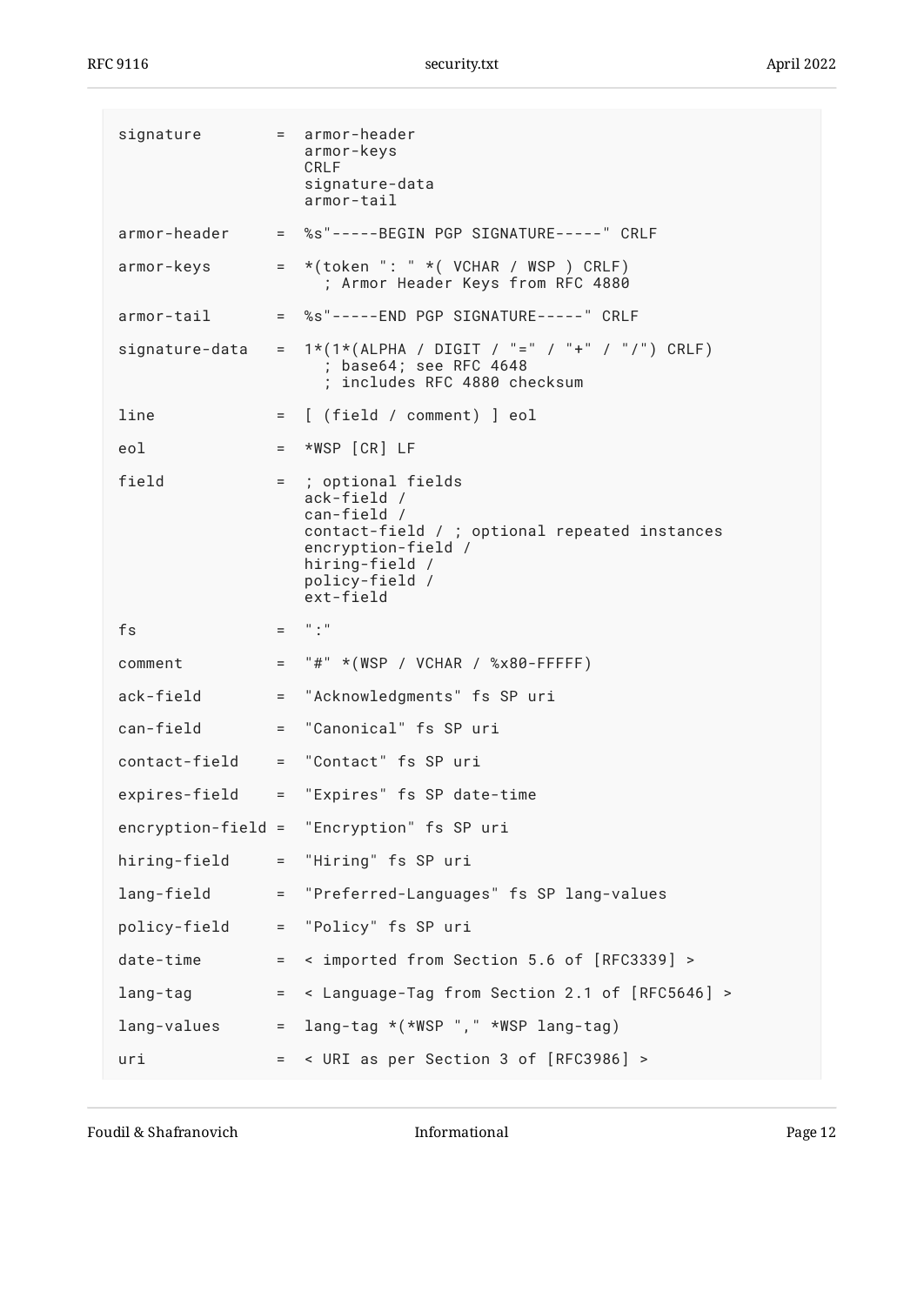| ext-field     |              | = field-name fs SP unstructured                                                                                                                                                                                                                                                                                      |
|---------------|--------------|----------------------------------------------------------------------------------------------------------------------------------------------------------------------------------------------------------------------------------------------------------------------------------------------------------------------|
| field-name    | $=$          | < imported from Section 3.6.8 of [RFC5322] >                                                                                                                                                                                                                                                                         |
| unstructured  | $=$          | < imported from Section 3.2.5 of [RFC5322] >                                                                                                                                                                                                                                                                         |
| token         | $=$          | < imported from Section 5.1 of [RFC2045] >                                                                                                                                                                                                                                                                           |
| <b>ALPHA</b>  | $=$          | %x41-5A / %x61-7A ; A-Z / a-z                                                                                                                                                                                                                                                                                        |
| BIT           | $=$          | "0" / "1"                                                                                                                                                                                                                                                                                                            |
| CHAR          | $=$ $\qquad$ | $%x01 - 7F$<br>; any 7-bit US-ASCII character,<br>; excluding NUL                                                                                                                                                                                                                                                    |
| CR            | $=$ $-$      | %x0D<br>; carriage return                                                                                                                                                                                                                                                                                            |
| CRLF          | $=$ $\qquad$ | CR LF<br>; Internet standard newline                                                                                                                                                                                                                                                                                 |
| CTL           | $=$ $-$      | %x00-1F / %x7F<br>; controls                                                                                                                                                                                                                                                                                         |
| <b>DIGIT</b>  | $=$ $-$      | $\frac{8x30-39}{x}$<br>$: 0-9$                                                                                                                                                                                                                                                                                       |
| <b>DQUOTE</b> | $=$          | $\frac{8}{2}$<br>; " (Double Quote)                                                                                                                                                                                                                                                                                  |
| HEXDIG        | $=$          | DIGIT / "A" / "B" / "C" / "D" / "E" / "F"                                                                                                                                                                                                                                                                            |
| <b>HTAB</b>   | $=$ $-$      | %x09<br>; horizontal tab                                                                                                                                                                                                                                                                                             |
| LF            | $=$ $-$      | %x0A<br>; linefeed                                                                                                                                                                                                                                                                                                   |
| LWSP          | $=$          | $*(WSP / CRLF WSP)$<br>; Use of this linear-white-space rule<br>; permits lines containing only white<br>space that are no longer legal in<br>mail headers and have caused<br>interoperability problems in other<br>contexts.<br>Do not use when defining mail<br>headers and use with caution in<br>other contexts. |
| <b>OCTET</b>  | $=$          | $% \times 00-FF$<br>; 8 bits of data                                                                                                                                                                                                                                                                                 |
| <b>SP</b>     | $=$          | $\frac{8}{2}$                                                                                                                                                                                                                                                                                                        |
| <b>VCHAR</b>  | $=$          | $\frac{8}{2}$ × 21 - 7E<br>; visible (printing) characters                                                                                                                                                                                                                                                           |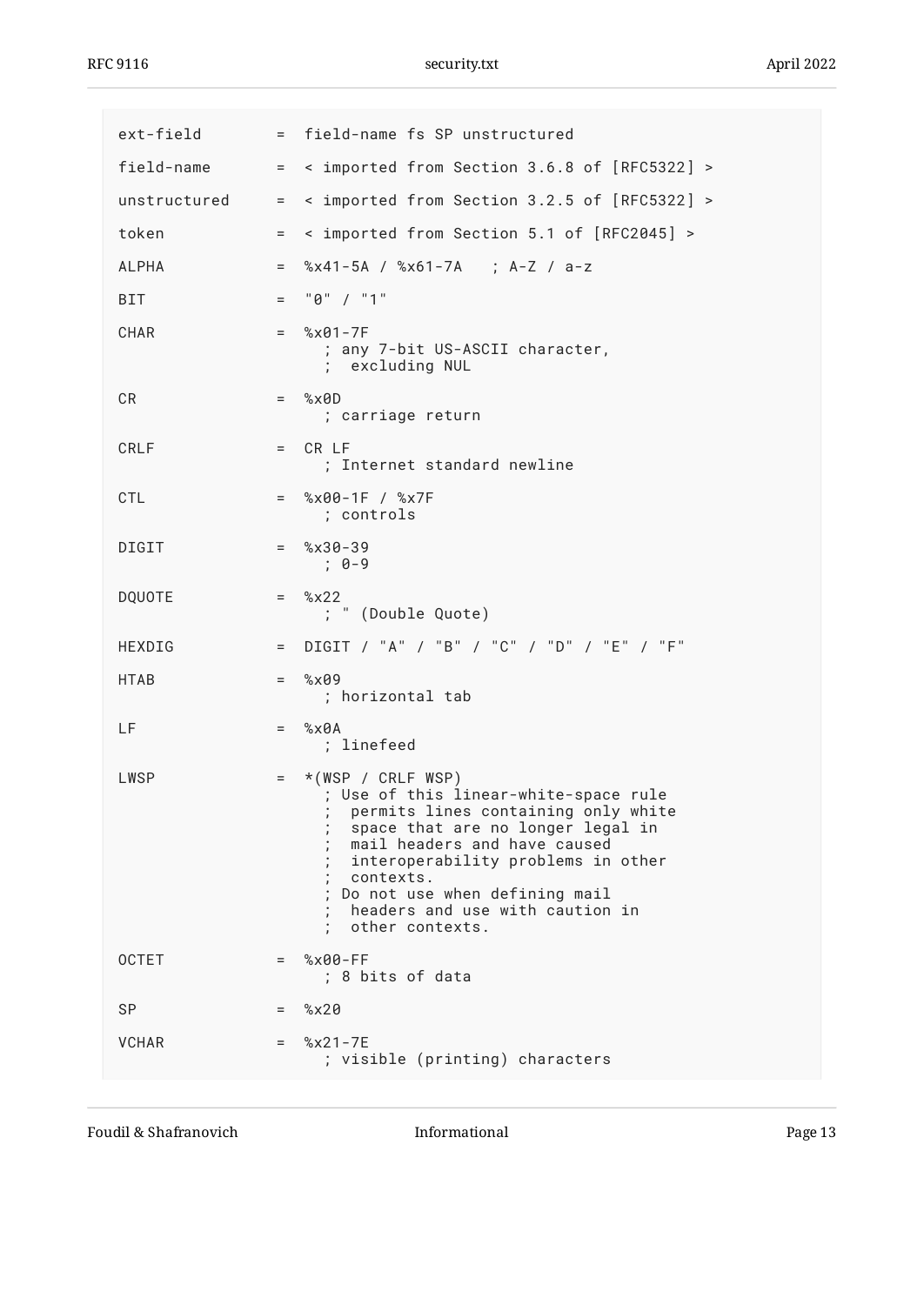```
WSP = SP / HTAB
                ; white space
```
<span id="page-13-0"></span>"ext-field" refers to extension fields, which are discussed in [Section 2.4](#page-4-3).

## **[5. Security Considerations](#page-13-0)**

Because of the use of URIs and well-known resources, security considerations of [RFC3986] and [[RFC8615\]](#page-19-9) apply here, in addition to the considerations outlined below.

### <span id="page-13-1"></span>**[5.1. Compromised Files and Incident Response](#page-13-1)**

An attacker that has compromised a website is able to compromise the "security.txt" file as well or set up a redirect to their own site. This can result in security reports not being received by the organization or being sent to the attacker.

To protect against this, organizations should use the "Canonical" field to indicate the locations of the file (as per [Section 2.5.2\)](#page-5-2), digitally sign their "security.txt" files (as per [Section 2.3](#page-4-2)), and regularly monitor the file and the referenced resources to detect tampering.

Security researchers should validate the "security.txt" file, including verifying the digital signature and checking any available historical records before using the information contained in the file. If the "security.txt" file looks suspicious or compromised, it should not be used.

While it is not recommended, implementors may choose to use the information published within a "security.txt" file for an incident response. In such cases, extreme caution should be taken before trusting such information, since it may have been compromised by an attacker. Researchers should use additional methods to verify such data including out-of-band verification of the Pretty Good Privacy (PGP) signature, DNSSEC-based approaches, etc.

#### <span id="page-13-2"></span>**[5.2. Redirects](#page-13-2)**

When retrieving the file and any resources referenced in the file, researchers should record any redirects since they can lead to a different domain or IP address controlled by an attacker. Further inspection of such redirects is recommended before using the information contained within the file.

### <span id="page-13-3"></span>**[5.3. Incorrect or Stale Information](#page-13-3)**

If information and resources referenced in a "security.txt" file are incorrect or not kept up to date, this can result in security reports not being received by the organization or sent to incorrect contacts, thus exposing possible security issues to third parties. Not having a "security.txt" file may be preferable to having stale information in this file. Organizations must use the "Expires" field (see [Section 2.5.5\)](#page-7-0) to indicate to researchers when the data in the file is no longer valid.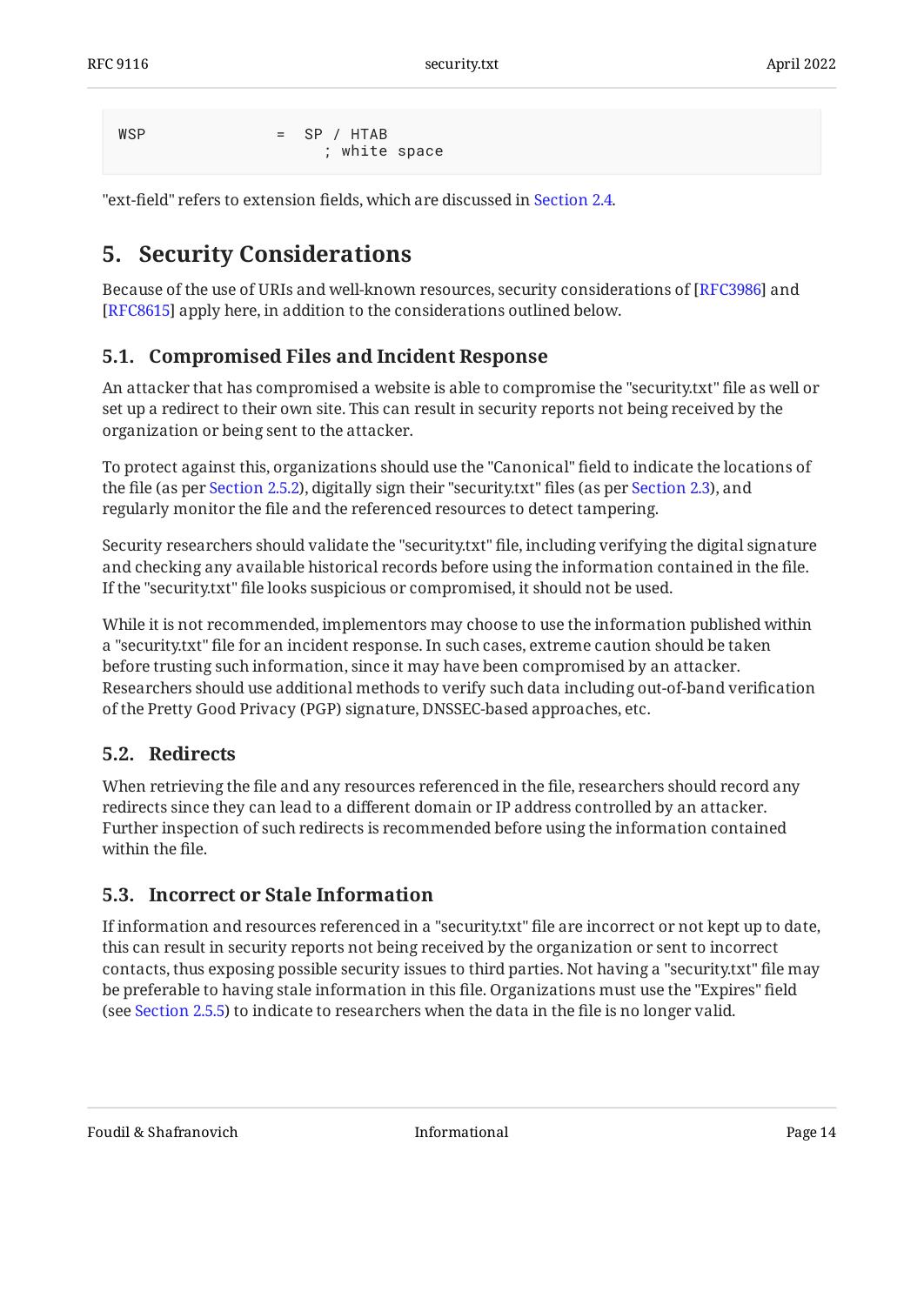Organizations should ensure that information in this file and any referenced resources such as web pages, email addresses, and telephone numbers are kept current, are accessible, are controlled by the organization, and are kept secure.

### <span id="page-14-0"></span>**[5.4. Intentionally Malformed Files, Resources, and Reports](#page-14-0)**

It is possible for compromised or malicious sites to create files that are extraordinarily large or otherwise malformed in an attempt to discover or exploit weaknesses in the parsing code. Researchers should make sure that any such code is robust against large or malformed files and fields, and they may choose to have the code not parse files larger than 32 KBs, those with fields longer than 2,048 characters, or those containing more than 1,000 lines. The ABNF grammar (as defined in [Section 4\)](#page-9-1) can also be used as a way to verify these files.

The same concerns apply to any other resources referenced within "security.txt" files, as well as any security reports received as a result of publishing this file. Such resources and reports may be hostile, malformed, or malicious.

### <span id="page-14-1"></span>**[5.5. No Implied Permission for Testing](#page-14-1)**

The presence of a "security.txt" file might be interpreted by researchers as providing permission to do security testing against the domain or IP address where it is published or against products and services provided by the organization publishing the file. This might result in increased testing against an organization by researchers. On the other hand, a decision not to publish a "security.txt" file might be interpreted by the organization operating that website to be a way to signal to researchers that permission to test that particular site or project is denied. This might result in pushback against researchers reporting security issues to that organization.

Therefore, researchers shouldn't assume that the presence or absence of a "security.txt" file grants or denies permission for security testing. Any such permission may be indicated in the company's vulnerability disclosure policy (as per [Section 2.5.7\)](#page-7-2) or a new field (as per [Section 2.4\)](#page-4-3).

#### <span id="page-14-2"></span>**[5.6. Multi-User Environments](#page-14-2)**

In multi-user / multi-tenant environments, it may be possible for a user to take over the location of the "security.txt" file. Organizations should reserve the "security.txt" namespace at the root to ensure no third party can create a page with the "security.txt" AND "/.well-known/security.txt" names.

#### <span id="page-14-3"></span>**[5.7. Protecting Data in Transit](#page-14-3)**

To protect a "security.txt" file from being tampered with in transit, implementors **MUST** use HTTPS (asper Section 2.7.2 of [RFC7230]) when serving the file itself and for retrieval of any web URIs referenced in it (except when otherwise noted in this specification). As part of the TLS handshake, researchers should validate the provided X.509 certificate in accordance with [\[RFC6125](#page-19-12)] and the following considerations:

Matching is performed only against the DNS-ID identifiers. •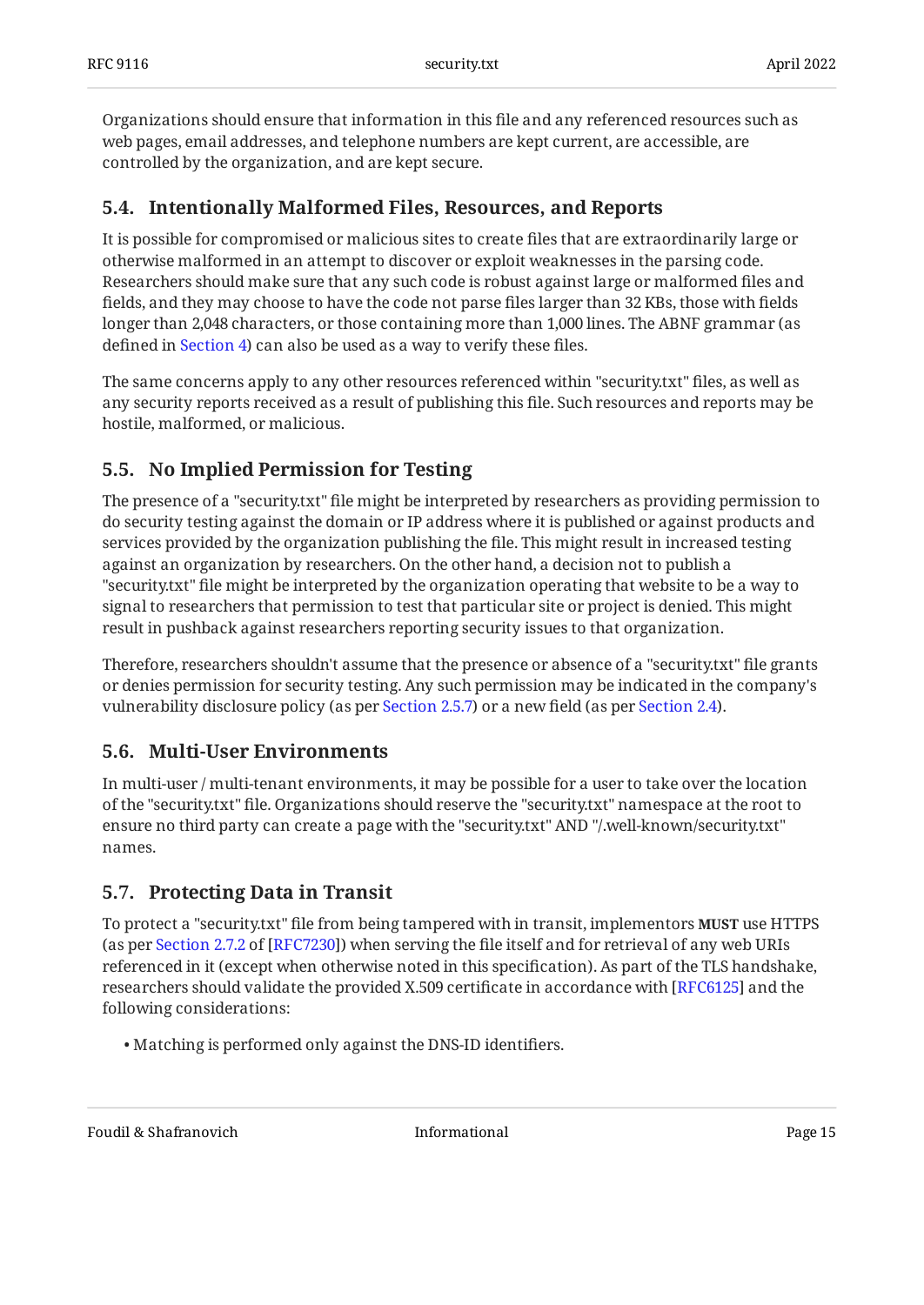• DNS domain names in server certificates **MAY** contain the wildcard character '\*' as the complete leftmost label within the identifier.

The certificate may also be checked for revocation via the Online Certificate Status Protocol (OCSP) [RFC6960], certificate revocation lists (CRLs), or similar mechanisms.

In cases where the "security.txt" file cannot be served via HTTPS (such as localhost) or is being served with an invalid certificate, additional human validation is recommended since the contents may have been modified while in transit.

As an additional layer of protection, it is also recommended that organizations digitally sign their "security.txt" file with OpenPGP (as per [Section 2.3](#page-4-2)). Also, to protect security reports from being tampered with or observed while in transit, organizations should specify encryption keys (as per [Section 2.5.4\)](#page-6-1) unless HTTPS is being used for report submission.

However, the determination of validity of such keys is out of scope for this specification. Security researchers need to establish other secure means to verify them.

### <span id="page-15-0"></span>**[5.8. Spam and Spurious Reports](#page-15-0)**

Similar to concerns in [RFC2142], denial-of-service attacks via spam reports would become easier once a "security.txt" file is published by an organization. In addition, there is an increased likelihood of reports being sent in an automated fashion and/or as a result of automated scans without human analysis. Attackers can also use this file as a way to spam unrelated third parties by listing their resources and/or contact information.

Organizations need to weigh the advantages of publishing this file versus the possible disadvantages and increased resources required to analyze security reports.

<span id="page-15-1"></span>Security researchers should review all information within the "security.txt" file before submitting reports in an automated fashion or reports resulting from automated scans.

## **[6. IANA Considerations](#page-15-1)**

Implementors should be aware that any resources referenced within a "security.txt" file **MUST NOT** point to the Well-Known URIs namespace unless they are registered with IANA (as per [RFC8615]).

### <span id="page-15-2"></span>**[6.1. Well-Known URIs Registry](#page-15-2)**

IANA has updated the "Well-Known URIs" registry with the following additional values (using the template from [RFC8615]):

```
URI suffix:
security.txt 
Change controller:
IETF 
Specification document(s):
RFC 9116 
Status:
permanent
```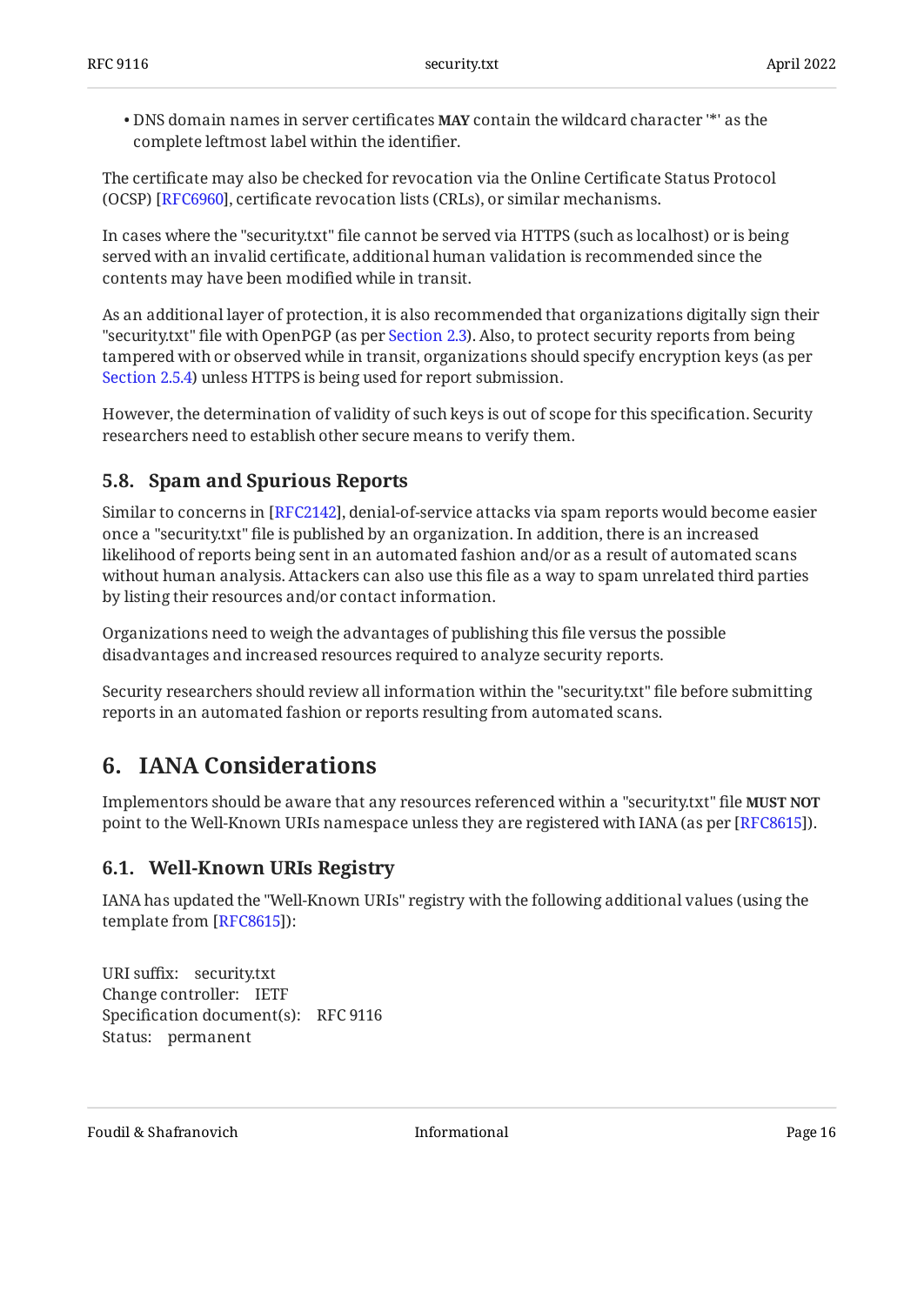#### <span id="page-16-0"></span>**[6.2. Registry for security.txt Fields](#page-16-0)**

IANA has created the "security.txt Fields" registry in accordance with [[RFC8126\]](#page-20-6). This registry contains fields for use in "security.txt" files, defined by this specification.

New registrations or updates **MUST** be published in accordance with the "Expert Review" guidelines as described in Sections  $4.5$  and  $5$  of [RFC8126]. Any new field thus registered is considered optional by this specification unless a new version of this specification is published.

Designated experts should determine whether a proposed registration or update provides value to organizations and researchers using this format and makes sense in the context of industryaccepted vulnerability disclosure processes such as [ISO.29147.2018] and [CERT.CVD].  $\,$ 

New registrations and updates **MUST** contain the following information:

- Name of the field being registered or updated 1.
- 2. Short description of the field
- Whether the field can appear more than once 3.
- current: The field is in current use. deprecated: The field has been in use, but new usage is discouraged. historic: The field is no longer in current use. 4. New or updated status, which **MUST** be one of the following:
- 5. Change controller
- 6. The document in which the specification of the field is published (if available)

Existing registrations may be marked historic or deprecated, as appropriate, by a future update to this document.

The initial registry contains these values:

Field Name: Acknowledgments Description: link to page where security researchers are recognized Multiple Appearances: yes Status: current Change controller: IETF Reference: RFC 9116

Field Name: Canonical Description: canonical URI for this file Multiple Appearances: yes Status: current Change controller: IETF Reference: RFC 9116

Foudil & Shafranovich **Informational** Informational Page 17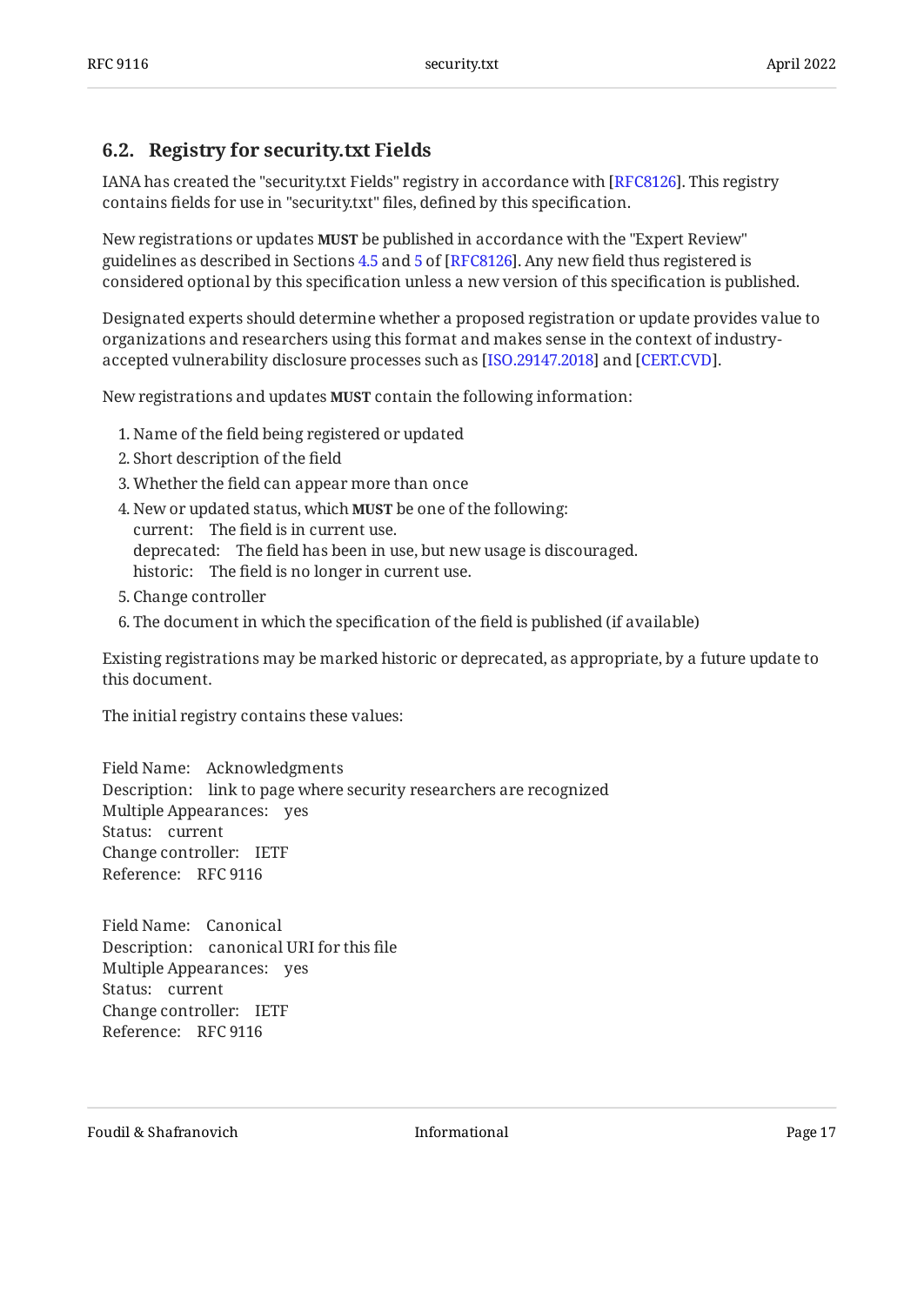Field Name: Contact Description: contact information to use for reporting vulnerabilities Multiple Appearances: yes Status: current Change controller: IETF Reference: RFC 9116

Field Name: Expires Description: date and time after which this file is considered stale Multiple Appearances: no Status: current Change controller: IETF Reference: RFC 9116

Field Name: Encryption Description: link to a key to be used for encrypted communication Multiple Appearances: yes Status: current Change controller: IETF Reference: RFC 9116

Field Name: Hiring Description: link to the vendor's security-related job positions Multiple Appearances: yes Status: current Change controller: IETF Reference: RFC 9116

Field Name: Policy Description: link to security policy page Multiple Appearances: yes Status: current Change controller: IETF Reference: RFC 9116

Field Name: Preferred-Languages Description: list of preferred languages for security reports Multiple Appearances: no Status: current Change controller: IETF Reference: RFC 9116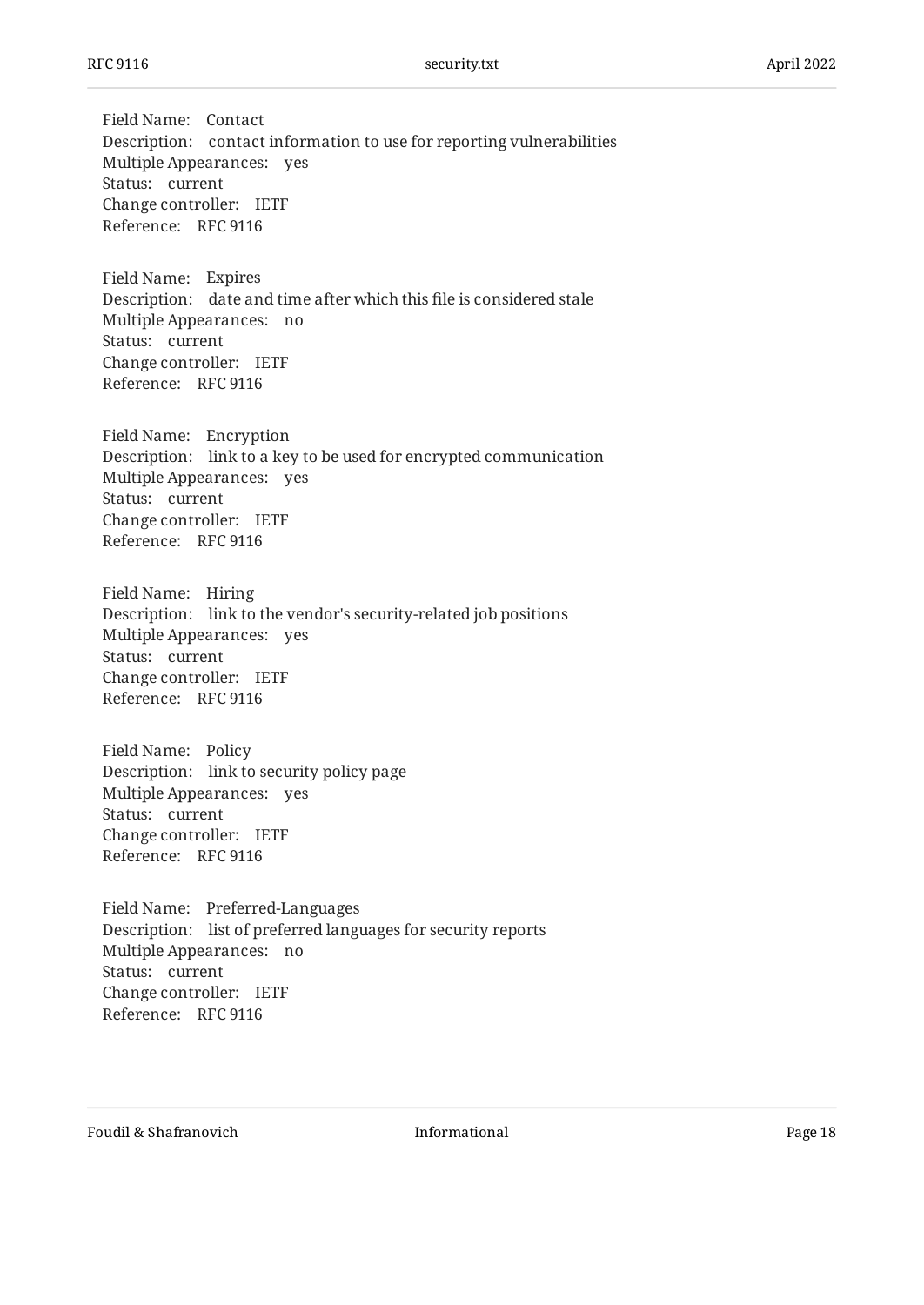## <span id="page-18-1"></span><span id="page-18-0"></span>**[7. References](#page-18-0)**

#### **[7.1. Normative References](#page-18-1)**

- <span id="page-18-12"></span>**[RFC2046]** Freed, N. and N. Borenstein, "Multipurpose Internet Mail Extensions (MIME) Part Two: Media Types", RFC 2046, DOI 10.17487/RFC2046, November 1996, <[https://](https://www.rfc-editor.org/info/rfc2046) . [www.rfc-editor.org/info/rfc2046>](https://www.rfc-editor.org/info/rfc2046)
- <span id="page-18-3"></span>**[RFC2119]** Bradner, S., "Key words for use in RFCs to Indicate Requirement Levels", BCP 14, RFC 2119, DOI 10.17487/RFC2119, March 1997, [<https://www.rfc-editor.org/info/](https://www.rfc-editor.org/info/rfc2119) . [rfc2119](https://www.rfc-editor.org/info/rfc2119)>
- <span id="page-18-2"></span>**[RFC2142]** Crocker, D., "Mailbox Names for Common Services, Roles and Functions", RFC 2142, DOI 10.17487/RFC2142, May 1997, <https://www.rfc-editor.org/info/rfc2142>.
- <span id="page-18-11"></span>**[RFC2277]** Alvestrand, H., "IETF Policy on Character Sets and Languages", BCP 18, RFC 2277, DOI 10.17487/RFC2277, January 1998, <https://www.rfc-editor.org/info/rfc2277>.
- <span id="page-18-9"></span>**[RFC3339]** Klyne, G. and C. Newman, "Date and Time on the Internet: Timestamps", RFC 3339, DOI 10.17487/RFC3339, July 2002, [<https://www.rfc-editor.org/info/rfc3339](https://www.rfc-editor.org/info/rfc3339)>.
- <span id="page-18-13"></span>**[RFC3629]** Yergeau, F., "UTF-8, a transformation format of ISO 10646", STD 63, RFC 3629, DOI 10.17487/RFC3629, November 2003, [<https://www.rfc-editor.org/info/rfc3629](https://www.rfc-editor.org/info/rfc3629)>.
- <span id="page-18-8"></span>**[RFC3966]** Schulzrinne, H., "The tel URI for Telephone Numbers", RFC 3966, DOI 10.17487/ RFC3966, December 2004, <https://www.rfc-editor.org/info/rfc3966>.
- <span id="page-18-6"></span>**[RFC3986]** Berners-Lee, T., Fielding, R., and L. Masinter, "Uniform Resource Identifier (URI): Generic Syntax", STD 66, RFC 3986, DOI 10.17487/RFC3986, January 2005, [<https://](https://www.rfc-editor.org/info/rfc3986) . [www.rfc-editor.org/info/rfc3986>](https://www.rfc-editor.org/info/rfc3986)
- <span id="page-18-7"></span>**[RFC4880]** Callas, J., Donnerhacke, L., Finney, H., Shaw, D., and R. Thayer, "OpenPGP Message Format", RFC 4880, DOI 10.17487/RFC4880, November 2007, [<https://www.rfc-](https://www.rfc-editor.org/info/rfc4880). [editor.org/info/rfc4880](https://www.rfc-editor.org/info/rfc4880)>
- <span id="page-18-14"></span>**[RFC5198]** Klensin, J. and M. Padlipsky, "Unicode Format for Network Interchange", RFC 5198, DOI 10.17487/RFC5198, March 2008, [<https://www.rfc-editor.org/info/](https://www.rfc-editor.org/info/rfc5198) . [rfc5198](https://www.rfc-editor.org/info/rfc5198)>
- <span id="page-18-5"></span>**[RFC5234]** Crocker, D., Ed. and P. Overell, "Augmented BNF for Syntax Specifications: ABNF", STD 68, RFC 5234, DOI 10.17487/RFC5234, January 2008, <[https://www.rfc-](https://www.rfc-editor.org/info/rfc5234). [editor.org/info/rfc5234](https://www.rfc-editor.org/info/rfc5234)>
- <span id="page-18-4"></span>**[RFC5322]** Resnick, P., Ed., "Internet Message Format", RFC 5322, DOI 10.17487/RFC5322, October 2008, <https://www.rfc-editor.org/info/rfc5322>.
- <span id="page-18-10"></span>**[RFC5646]** Phillips, A., Ed. and M. Davis, Ed., "Tags for Identifying Languages", BCP 47, RFC 5646, DOI 10.17487/RFC5646, September 2009, [<https://www.rfc-editor.org/info/](https://www.rfc-editor.org/info/rfc5646) . [rfc5646](https://www.rfc-editor.org/info/rfc5646)>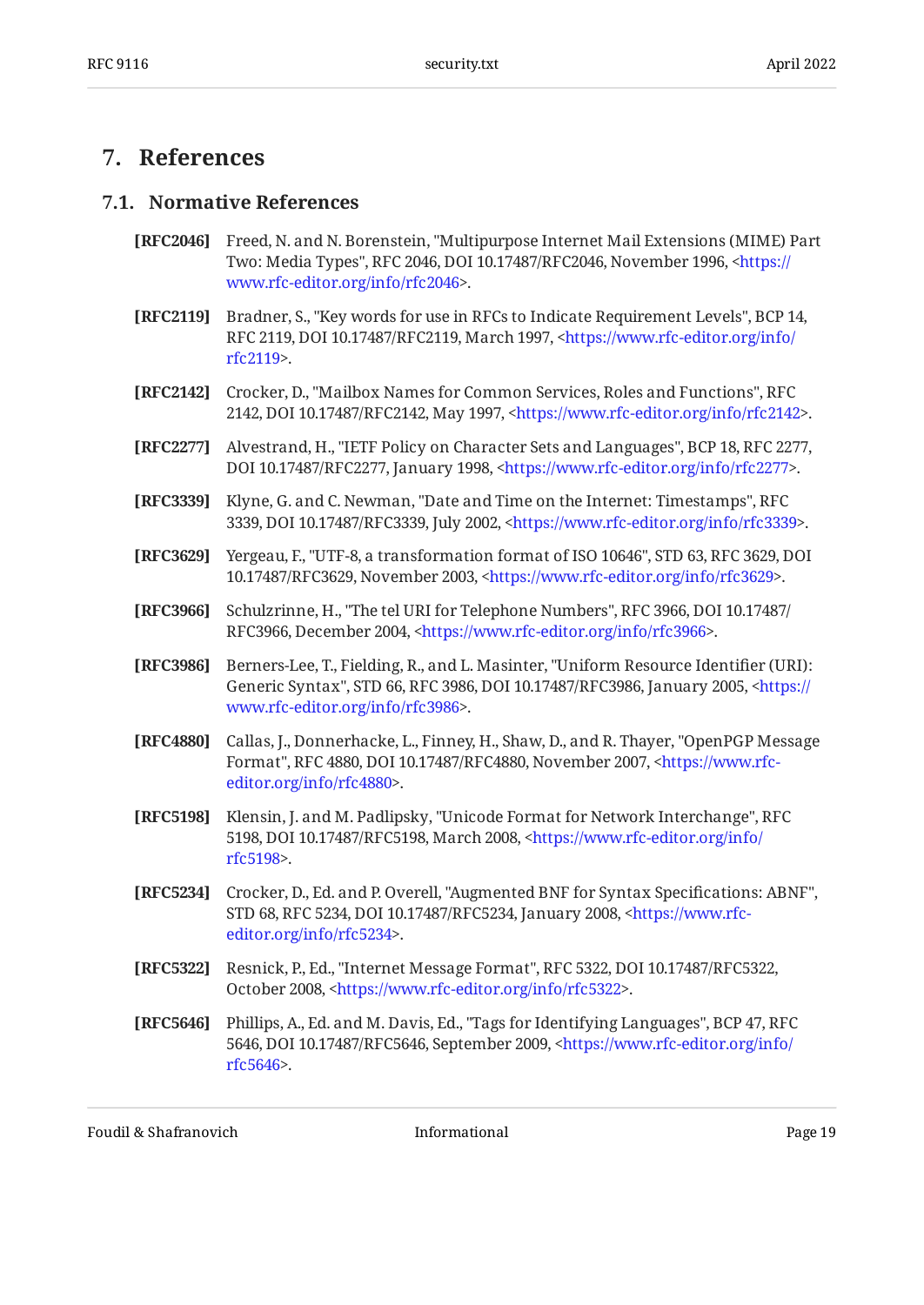<span id="page-19-6"></span>

| [RFC6068] Duerst, M., Masinter, L., and J. Zawinski, "The 'mailto' URI Scheme", RFC 6068, DOI |
|-----------------------------------------------------------------------------------------------|
| 10.17487/RFC6068, October 2010, <https: info="" rfc6068="" www.rfc-editor.org="">.</https:>   |

- <span id="page-19-12"></span>**[RFC6125]** Saint-Andre, P. and J. Hodges, "Representation and Verification of Domain-Based , 509 (PKIX) Certificates in the Context of Transport Layer Security (TLS)" RFC 6125, DOI 10.17487/RFC6125, March 2011, [<https://www.rfc-editor.org/info/](https://www.rfc-editor.org/info/rfc6125) . [rfc6125](https://www.rfc-editor.org/info/rfc6125)> Application Service Identity within Internet Public Key Infrastructure Using X.
- <span id="page-19-13"></span>**[RFC6960]** Santesson, S., Myers, M., Ankney, R., Malpani, A., Galperin, S., and C. Adams, "X. , 509 Internet Public Key Infrastructure Online Certificate Status Protocol - OCSP" RFC 6960, DOI 10.17487/RFC6960, June 2013, [<https://www.rfc-editor.org/info/](https://www.rfc-editor.org/info/rfc6960) . [rfc6960](https://www.rfc-editor.org/info/rfc6960)>
- <span id="page-19-5"></span>**[RFC7230]** Fielding, R., Ed. and J. Reschke, Ed., "Hypertext Transfer Protocol (HTTP/1.1): Message Syntax and Routing", RFC 7230, DOI 10.17487/RFC7230, June 2014, . [<https://www.rfc-editor.org/info/rfc7230](https://www.rfc-editor.org/info/rfc7230)>
- <span id="page-19-10"></span>**[RFC7231]** Fielding, R., Ed. and J. Reschke, Ed., "Hypertext Transfer Protocol (HTTP/1.1): Semantics and Content", RFC 7231, DOI 10.17487/RFC7231, June 2014, <[https://](https://www.rfc-editor.org/info/rfc7231) . [www.rfc-editor.org/info/rfc7231>](https://www.rfc-editor.org/info/rfc7231)
- <span id="page-19-11"></span>**[RFC7405]** Kyzivat, P., "Case-Sensitive String Support in ABNF", RFC 7405, DOI 10.17487/ RFC7405, December 2014, [<https://www.rfc-editor.org/info/rfc7405>](https://www.rfc-editor.org/info/rfc7405).
- <span id="page-19-3"></span>**[RFC8174]** Leiba, B., "Ambiguity of Uppercase vs Lowercase in RFC 2119 Key Words", BCP 14, RFC 8174, DOI 10.17487/RFC8174, May 2017, <[https://www.rfc-editor.org/info/](https://www.rfc-editor.org/info/rfc8174) . [rfc8174](https://www.rfc-editor.org/info/rfc8174)>
- <span id="page-19-9"></span>**[RFC8615]** Nottingham, M., "Well-Known Uniform Resource Identifiers (URIs)", RFC 8615, DOI 10.17487/RFC8615, May 2019, <https://www.rfc-editor.org/info/rfc8615>.

#### <span id="page-19-0"></span>**[7.2. Informative References](#page-19-0)**

- <span id="page-19-2"></span>**[CERT.CVD]** , Software Engineering Institute "The CERT Guide to Coordinated Vulnerability Disclosure", Carnegie Mellon University, CMU/SEI-2017-SR-022, August 2017.
- <span id="page-19-8"></span><span id="page-19-7"></span><span id="page-19-4"></span><span id="page-19-1"></span>**[ISO.29147.2018]** ISO, "Information technology - Security techniques - Vulnerability disclosure", ISO/IEC 29147:2018, October 2018.
	- **[ISO.8601-1]** ISO, "Date and time Representations for information interchange Part 1: Basic rules", ISO 8601-1:2019, February 2019.
	- **[ISO.8601-2]** ISO, "Date and time Representations for information interchange Part 2: Extensions", ISO 8601-2:2019, February 2019.
		- **[RFC0793]** Postel, J., "Transmission Control Protocol", STD 7, RFC 793, DOI 10.17487/RFC0793, September 1981, <https://www.rfc-editor.org/info/rfc793>.